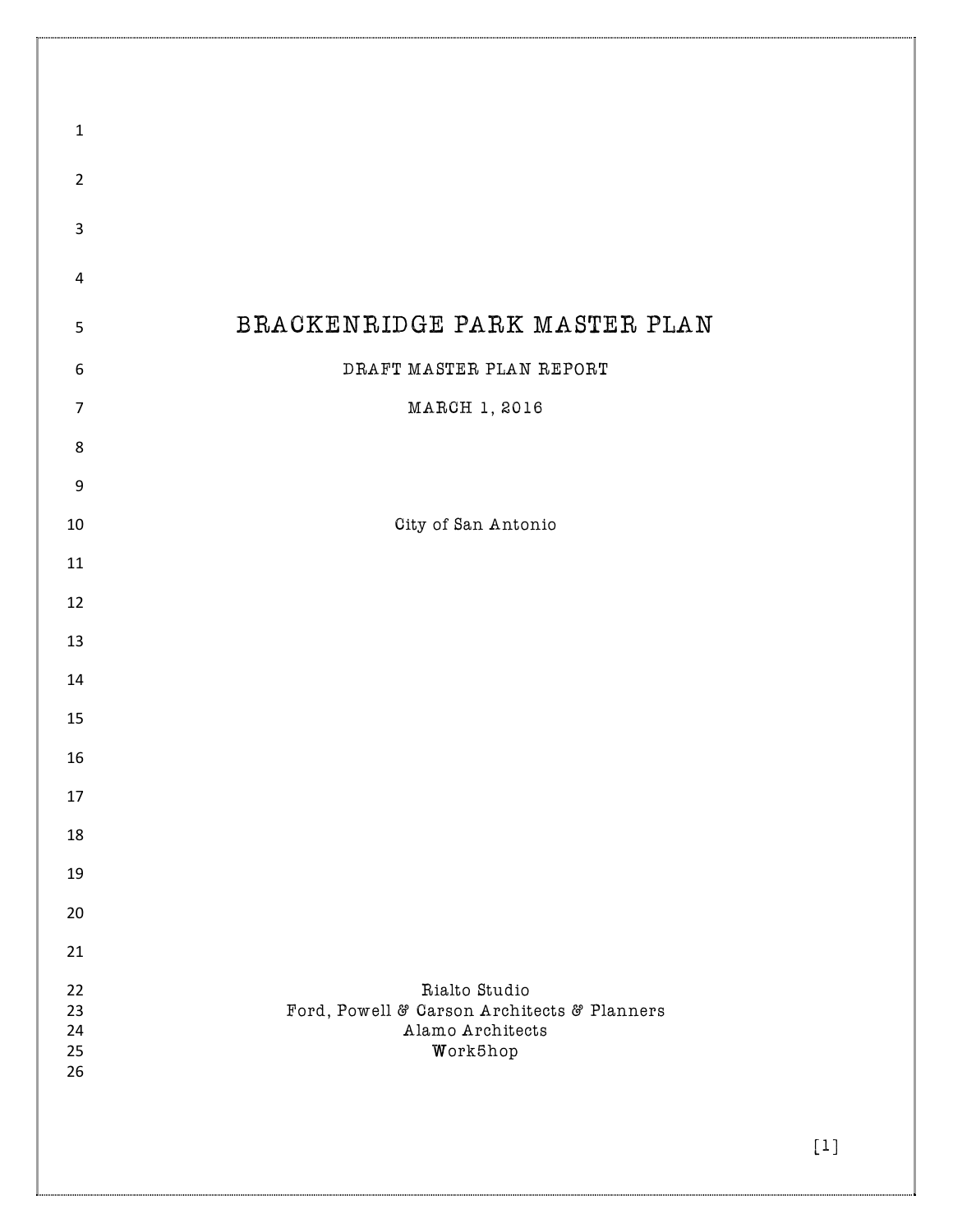| $\mathbf{1}$   | Section 1: Introduction                                                           |
|----------------|-----------------------------------------------------------------------------------|
| $\overline{2}$ | <b>Executive Summary</b>                                                          |
| 3              | To be completed after remainder of text is finalized                              |
| 4              | Heavily illustrated, with illustrations selected from the body of the document as |
| 5              | appropriate                                                                       |
| 6              |                                                                                   |
| $\overline{7}$ | Introduction                                                                      |
| 8              | To be completed after remainder of text is finalized                              |
| 9              | Limited illustrations, perhaps including some from Phase I report                 |
| 10             |                                                                                   |
| 11             | Principles and Goals                                                              |
| 12             | Limited illustrations, perhaps including some from Phase I report                 |
| 13             | This list of goals represents the principles behind the vision for the park       |
| 14             | laid out in the sections that follow. It was derived through public               |
| 15             | meetings, sessions with park stakeholders, and observations by the                |
| 16             | planning team. These goals represent a consensus view for transforming            |
| 17             | the park into a more walkable, enjoyable place which respects the                 |
| 18             | traditions of the people who use it and the deep history found in the park.       |
| 19             |                                                                                   |
| 20             | Integrate the park into its surroundings and clarify the park perimeter           |
| 21             | The park edge should look like a park wherever it is publicly visible             |
| 22             | The dominant park boundaries of US-281, Broadway, and Hildebrand                  |
| 23             | should be treated as park-related public ways, not hard edges to                  |
| 24             | containing the park                                                               |
| 25             | Create additional paths and entrance features to access the park                  |
| 26             | Work with the park's institutional neighbors to create a park district            |
| 27             |                                                                                   |
| 28             | Enlarge the park                                                                  |
| 29             | Replace surface parking lots with parking garages and reclaim former              |
| 30             | parking areas for green space                                                     |
| 31             | Manage invasive species in wilderness areas, using removal to create view         |
| 32             | corridors                                                                         |
| 33             | Create policies which:                                                            |
|                |                                                                                   |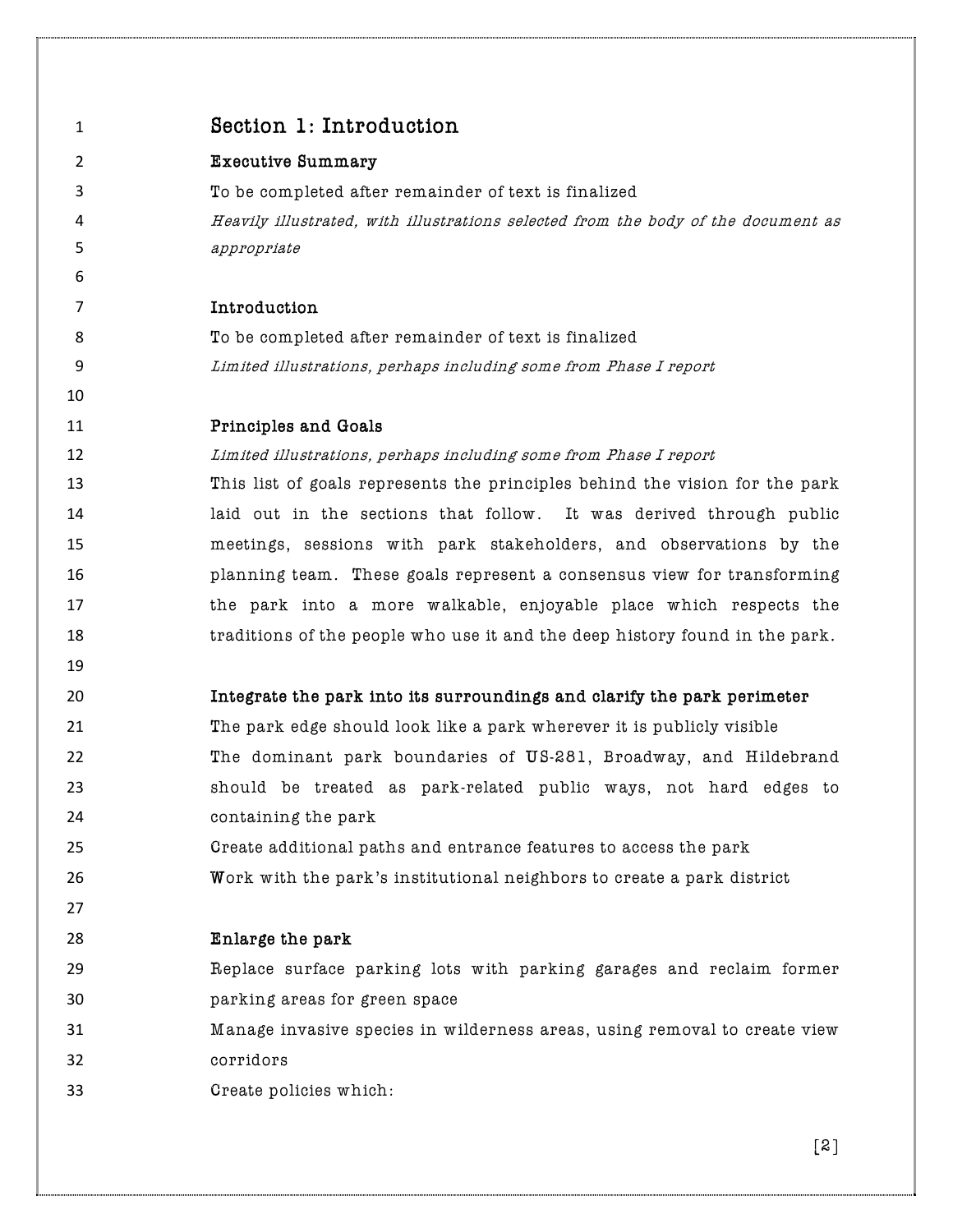- Set hard boundaries regarding any future encroachment of currently 2 publicly accessible land
- Establish the current free area of the park as the minimum free area in the future
- Return current fee-based park uses to public and free use
- Support the acquisition of land
- 

# Strengthen the historic north-south organization of the park along the river by creating a series of pedestrian-focused spaces along the river

- Create a series of active uses, view corridors, and clear pedestrian pathways along the San Antonio River
- Create clear vehicular entrances to major attractions and institutions coupled with parking garages and a pedestrian circulator to eliminate the need to drive through the park
- Create a pedestrian circulator linking parking garages and park destinations. The circulator should go to surrounding institutions like the DoSeum and Botanical Center as part of the goal of creating a park district
- 

# Balance active, passive, and cultural uses of the park

- Cultural institutions should be more closely incorporated into the park Each institution should have a policy in place treating their current boundary as a common park edge, not as a firm boundary of their facility Park institutions should expand beyond the current park whenever possible, like the Witte's expansion across Tuleta into previously privately owned property
- Perimeter institutions like the DoSeum and the San Antonio Botanical Garden should be integrated into the park's perceived boundaries
- Other cultural institutions should be encouraged to locate adjacent to park edges and to integrate their facilities into the park
- Create additional activities for daily use and include park uses needed by the surrounding neighborhoods: Additional playgrounds, athletic fields, health trail, swimming, boating, great lawn, dog park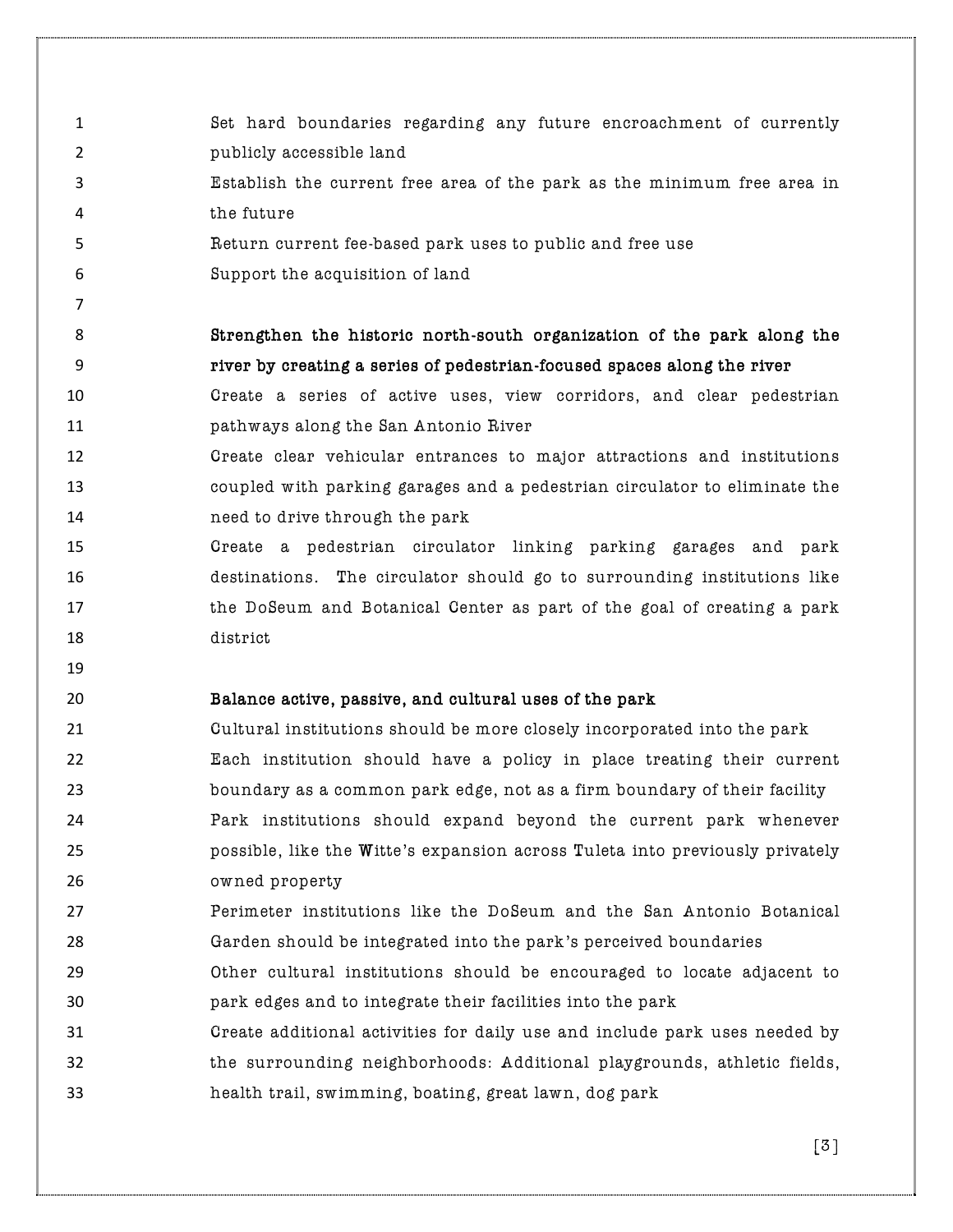| 1              | Enhance event spaces for regional use of the park: Outdoor lawn space for |
|----------------|---------------------------------------------------------------------------|
| 2              | large events, performance spaces, Sunken Garden Theater                   |
| 3              | Respect and enable culturally significant uses like Easter camping        |
| 4              | Preserve and re-purpose historic structures and resources                 |
| 5              |                                                                           |
| 6              | Create community support for the wellbeing of the park by:                |
| $\overline{7}$ | Enhancing educational opportunities in the non-fee portions of the park.  |
| 8              | Including neighboring citizens and organizations in planning and          |
| 9              | implementing park improvements.                                           |
| 10             | Support other planning and design initiatives that are adjacent to the    |
| 11             | park.                                                                     |
| 12             | Empowering the Brackenridge Park Conservancy to develop a "well-funded    |
| 13             | management plan"(1) to sustain park programming,<br>strategic             |
| 14             | development, maintenance, and operations.                                 |
| 15             |                                                                           |
| 16             |                                                                           |
|                |                                                                           |

<sup>1</sup> Brackenridge Park Master Plan – Phase I Report, August 29, 2014, Ford, Powell & Carson Architects and Planners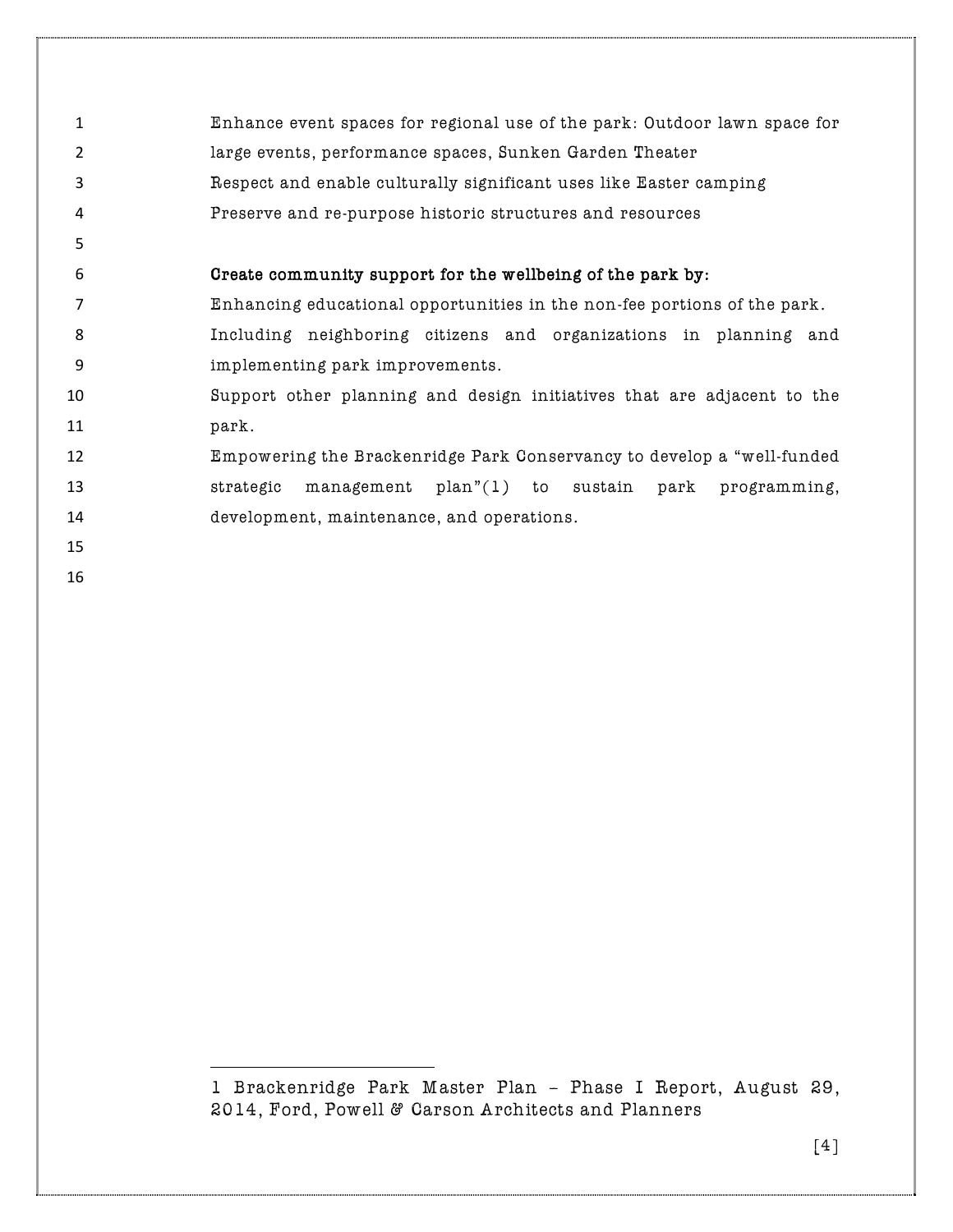# Section 2: Physical Plan

## Introduction to Areas

 In order to completely describe the changes called for by this master plan, the overall park has been addressed as a series of interconnected areas, separated by identity. Like many great parks, Brackenridge Park is not a homogenous place: its different areas have a great variety of characters 8 and are used in many different ways.

Plan: Overall rendered site plan

## **Area 1: North End History and Walking Area**

 The north end of Brackenridge Park contains some of the park's most significant cultural and historic features ranging from prehistoric archaeological sites, to remnants of Spanish colonial dams and acequias, to structures from San Antonio's first waterworks, to some of the earliest park facilities. These features are quite densely sited, as well – they are all located within easy walking distance of one another. Educational opportunities abound, both informal opportunities or in conjunction with more structured visitation such as school field trips to the Witte Museum. The structures here, together, tell the story of water in San Antonio's history using actual historical features in a way impossible anywhere else 22 in the city.

 These areas are currently broken up by roadways and parking. They are disconnected from one another, and in some cases features are hidden underground or are not apparent to casual visitors. The pedestrian environment is difficult; cars dominate the landscape and pose safety issues for walkers. The reality of an interconnected series of vignettes, historical interpretation, and beautifully restored history is close at hand, but it requires thoughtful changes in order to come to life.

 Pleasant walks and peaceful spaces will connect the features, and public traffic will be removed from areas north of Tuleta to make the entire area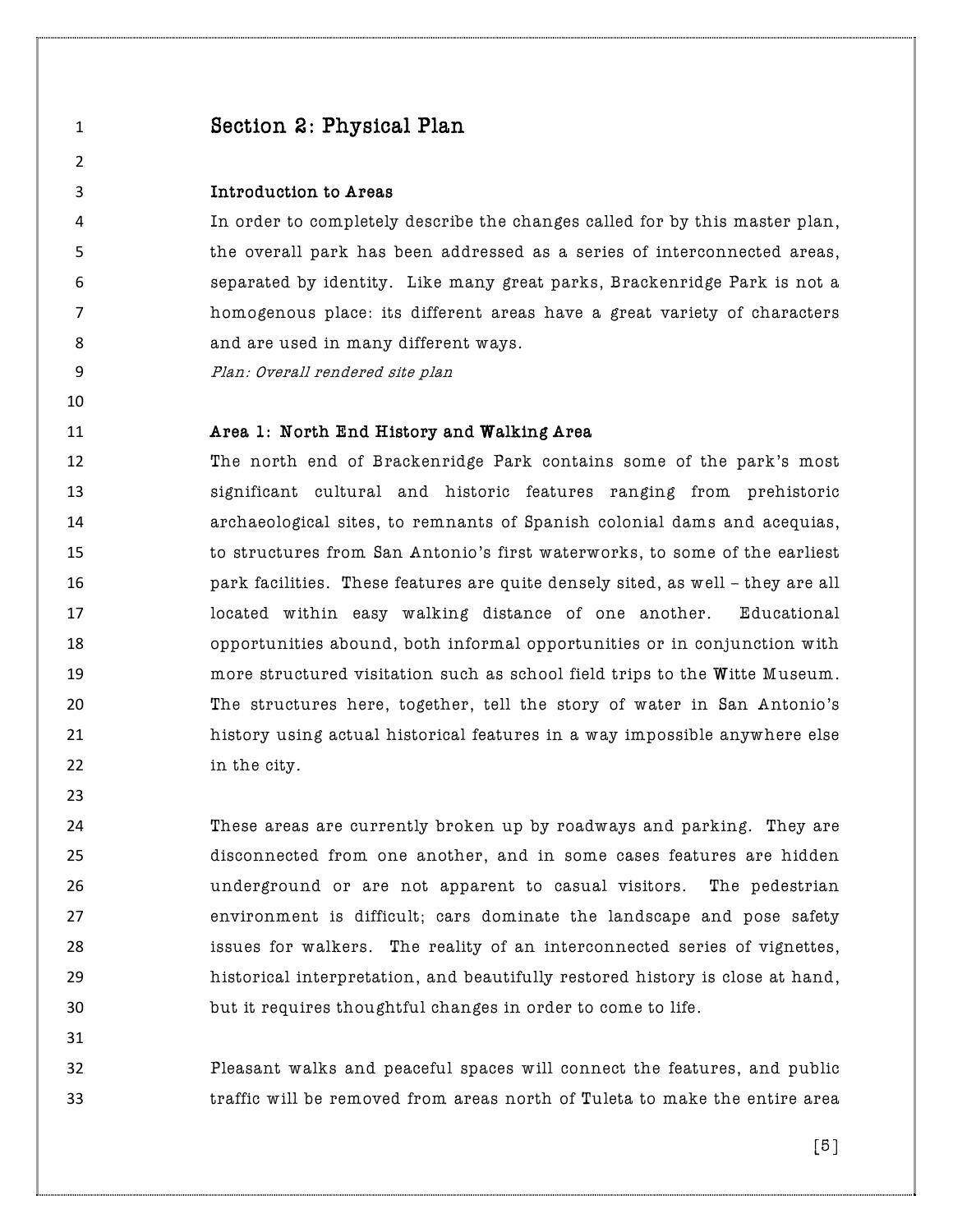a pedestrian space. These changes will be phased in over time, beginning with the closure of the entrance from Hildebrand. A new pedestrian bridge will be built across the river, connecting Tuleta directly to a multi-use path on the west side of the river.

Plan: Enlarged rendered site plan of north end area

#### Lambert Beach

**Areas lining the river near Pump House #1 are known as Lambert Beach,**  after the parks commissioner under whose direction so many of the original features of Brackenridge Park were built. It was a swimming beach until the polio epidemic of the 1950s. The San Antonio River Authority endorses a long-term goal of improving water quality in the **13 river to the point that swimming is once again possible here. While this**  presents technical challenges, water-oriented activities in this area represent a return to the original usage of the river and are a goal of this master plan as well.

 Pump House #1, the pump house built as part of San Antonio's original waterworks, should be restored and renovated for use as a café, along with possible usage as a meeting facility. The pump house is a focal point of the North End, and walking paths in the area are structured to bring visitors past it as they enter and leave the traffic-free zone. The non- historic earthen road bridge immediately north of the building will be removed and replaced with a pedestrian bridge, as was originally present 25 there.

**Rendering: Looking across Lambert Beach toward restored Pump House #1**  Alternate: Looking toward pump house along waterworks channel, showing removed bridge and new pedestrian bridge

Upper Labor and Alamo Dams

 Nowhere else in San Antonio are two separate Spanish colonial features located so close to one another. While both dams are buried beneath the earth, they offer wonderful opportunities to tell the story of water in San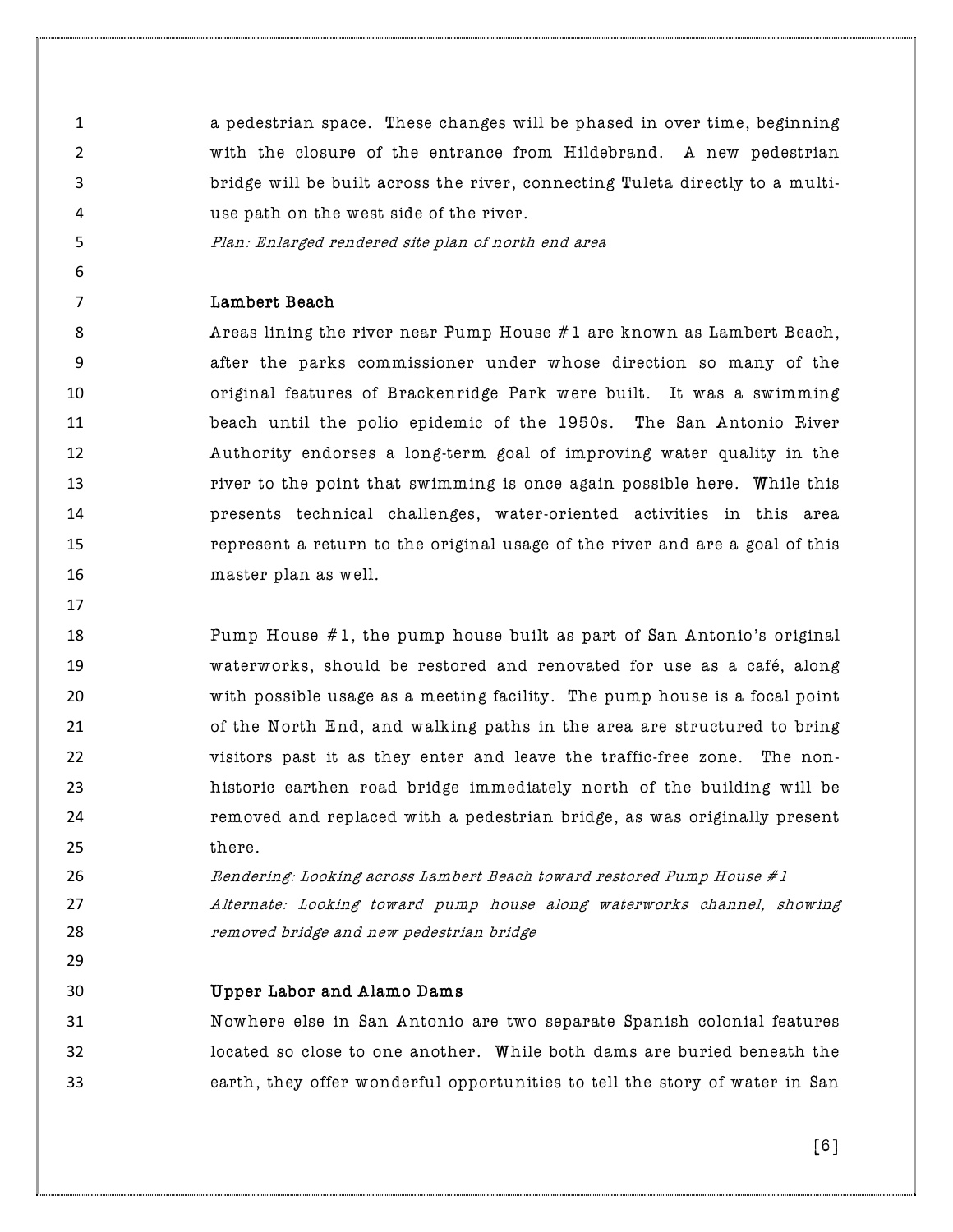Antonio's history in conjunction with the remaining acequias and waterworks installations. Additionally, a restored sluice feature (likely from the Civil War era tannery) will be installed in conjunction with an outdoor amphitheater for use by school groups.

 This area is also the public connection to the San Antonio River, one of the most important factors in the establishment of the city. From the area 8 68 6 of the Upper Labor Dam, a path will be extended north, under Hildebrand Avenue, to the Blue Hole and the Headwaters at Incarnate Word, a nature preserve which protects part of the headwaters of the San Antonio River. Plan: Enlarged rendered site plan of Upper Labor Dam and Alamo Dam areas

## Miraflores

 One of the forgotten gems of San Antonio's history, Miraflores' own master plan will be used for its restoration and recreation. Certain parts of the Miraflores plan, such as service access from the west side of the river, conflict with current understanding of historical features in the park and will not be implemented, but the pedestrian bridge across the river will serve as the primary visitor entrance into Miraflores. Its close proximity to the Upper Labor Dam and the Dionicio Rodriguez walking bridge further enhances the vitality of the area.

Diagram: Future access to Miraflores

#### Transportation, Pedestrian Areas, and Entrances

Closure of Hildebrand entrance

 The Brackenridge Drive entrance from Hildebrand has long created difficult, congested, and potentially unsafe conditions. It must be closed for the North End to become a safe and secure walking area. As the San Antonio Zoo completes their own master plan and shifts service traffic within zoo boundaries, a service entrance may be created into the zoo from Hildebrand. Such a non-public entrance will not have the safety issues of the Brackenridge Drive intersection and will greatly reduce service vehicle traffic within public portions of the park.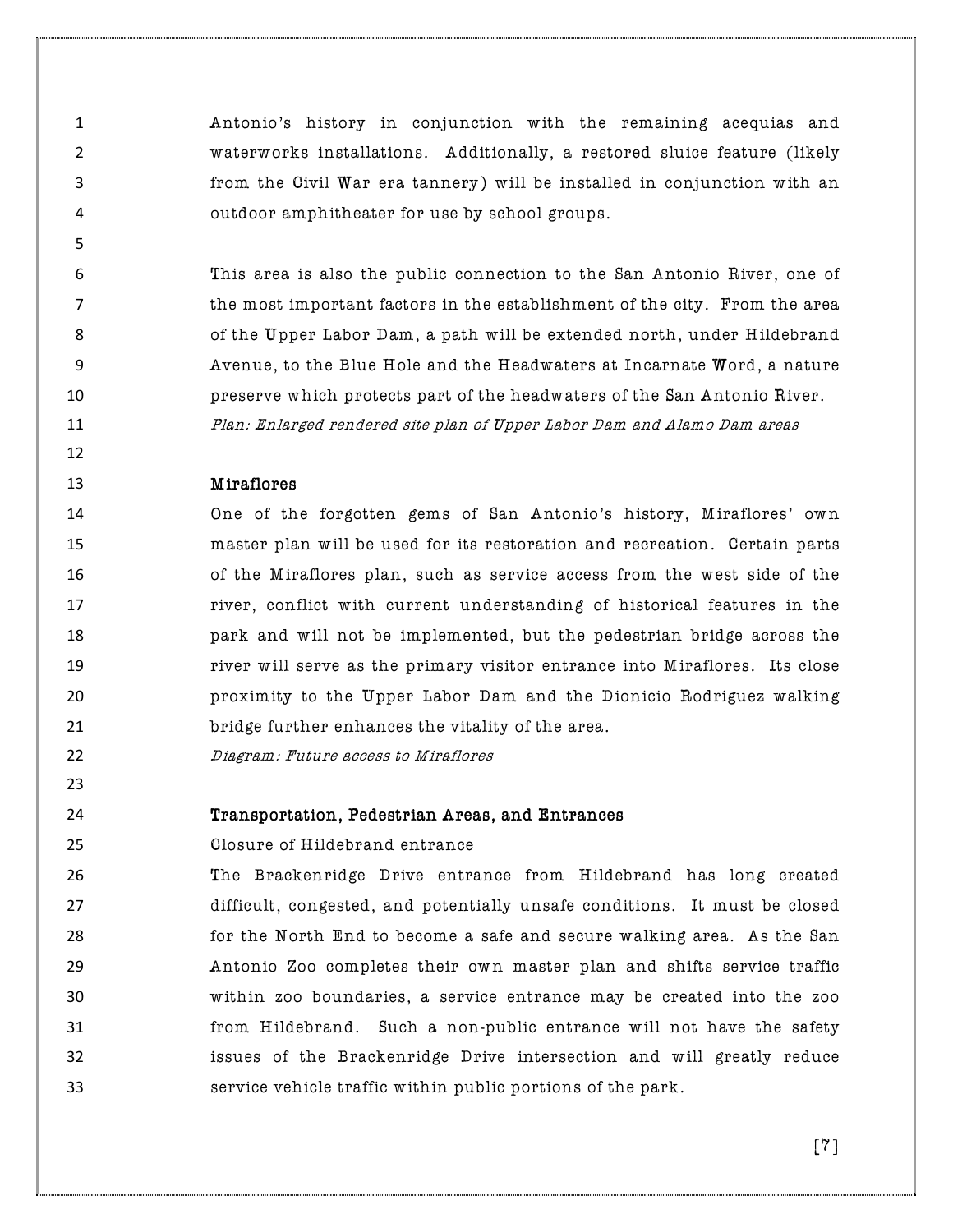#### Diagram: Elimination of paving, closure of Hildebrand entrance

 Pedestrian/biking-only areas: Removal of traffic from the current roads will enable removal of the roads themselves and replacement with generous walking and biking paths. The paths will be paved with hard surfaces and will also serve as service access ways. Paths will be wide enough to be dual-use: both walking and bicycling. Design speeds for bicycling will focus on pleasure biking, as point-to-point bicycle traffic will stay on city roadways.

Diagram: Highlight pedestrian-only areas in north end

 Service drives: Significant service traffic (much of which is associated with the San Antonio Zoo) currently uses the extension of St. Mary's west of the river as well as Brackenridge Drive. Service vehicle traffic will be greatly reduced when those roads are converted to multi-use paths and as the zoo completes projects which will enable their service vehicles to stay within the boundaries of the zoo.

Diagram: Highlight service access and circulation in north end

 Parking: Together with the University of the Incarnate Word (UIW) and other stakeholders, the master plan supports the construction of a new joint-use parking garage east of Miraflores on private property. As the north end of the park becomes pedestrian-focused, this parking facility will become a significant entry point into the park. It will additionally help resolve ongoing issues with non-park patrons parking inside the park and expand parking availability for UIW and other stakeholders.

 $\mathfrak{p}$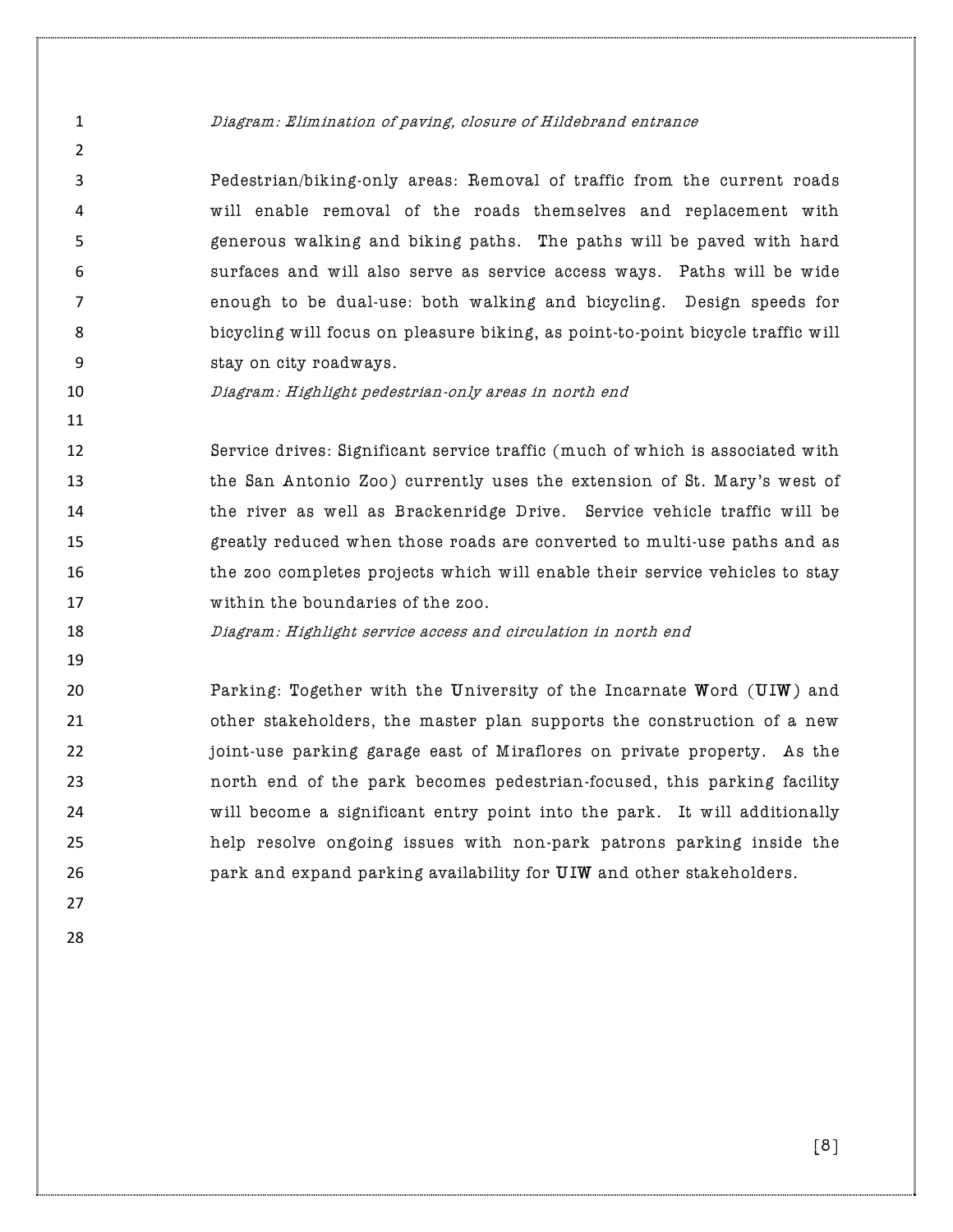- **Area 2: Heart of the Park**  All great parks have a central focus around which everything else revolves. Whether it is a pond, a folly, a majestic fountain, or a massive sculpture, that focus serves as a gathering space which organizes the rest of the park. Brackenridge Park's focal space will be the Grand Lawn, and the area surrounding it will be the very heart of Brackenridge Park. Plan: Enlarged rendered site plan of western middle section of park Grand Lawn For the first time, Brackenridge Park will have a grand public space at its heart. The Grand Lawn will be one of the most important new public spaces in San Antonio in decades. Together with improvements to traffic circulation and an emphasis on walkability, establishment of the Grand Lawn will transform the heart of the park into a focused public space which can be used for major events just as easily as for daily recreation and relaxation. Tree-lined allées will lead to a large open space, giving way to a sculpted series of landforms terracing down to the river. **Rendering: Looking from St. Mary's to river across Grand Lawn**  Alternate: Looking from St. Mary's traffic circle towards Grand Lawn In order to create the Grand Lawn a number of changes will occur in the 22 area: The existing zoo surface parking lot will be removed and replaced with a new parking structure on SAISD property, located on Tuleta just west of the existing zoo entrance The Tony "Skipper" Martinez softball field will be relocated just south of
- **its current location** (just south of the Brackenridge Eagle track)
- The Train Station Café will be relocated north, closer to Cypress Pavilion
- A new playground will be constructed on the northern edge of the Grand Lawn
- Safe connections to the river will be created across the Brackenridge Eagle tracks, and other stretches of the track will be protected with suitable barriers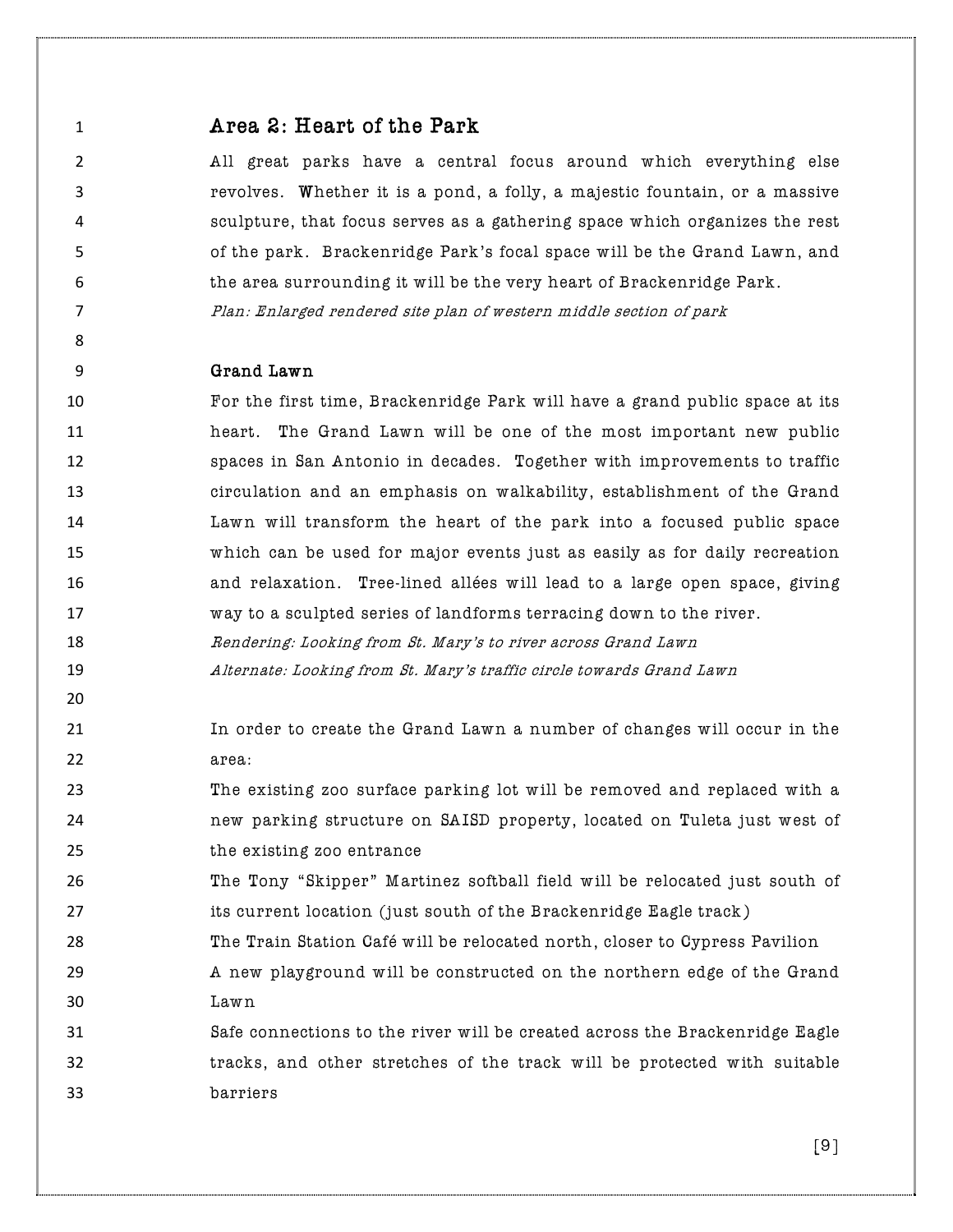Utility infrastructure to support outdoor events will be developed San Antonio Zoo Plan: Enlarged rendered site plan of zoo entrance and new parking garage Transportation, Pedestrian Areas, and Entrances Hildebrand/Stadium entrance Vehicular access to the northwest region of the park (including the San Antonio Zoo, the Great Lawn, and people mover access) will be directed to the US Highway 281 north and southbound Hildebrand exits. From those exits, traffic will be directed westward to the Stadium Drive/Devine Road intersection. Vehicular, pedestrian, wayfinding, and landscape improvements along Stadium Drive and eastward on Tuleta will be used to reinforce the sense of arrival at the park. Plan: Enlarged rendered site plan of Hildebrand/Stadium entrance Perspective rendering of this new park entrance Tuleta Parking Garage The City of San Antonio should participate in the construction of a new parking garage on SAISD property (currently a surface parking lot) just east of US Highway 281 on Tuleta. The parking garage should include enough parking to offset the removal of surface parking that now exists in the future Grand Lawn area, plus spaces to anticipate future growth needs. The parking garage design should echo the design of the Brackenridge Park parking garage south of the Witte Museum by including simple and regional construction materials, using vegetated screens and **butch other methods to blend the structure into the landscape.** The new garage should take advantage of the surrounding topography to both conceal the structure and to provide access from the garage to the park and zoo to the north, as well as to Alpine Drive, the Sunken Garden Theater, and the Japanese Tea Garden.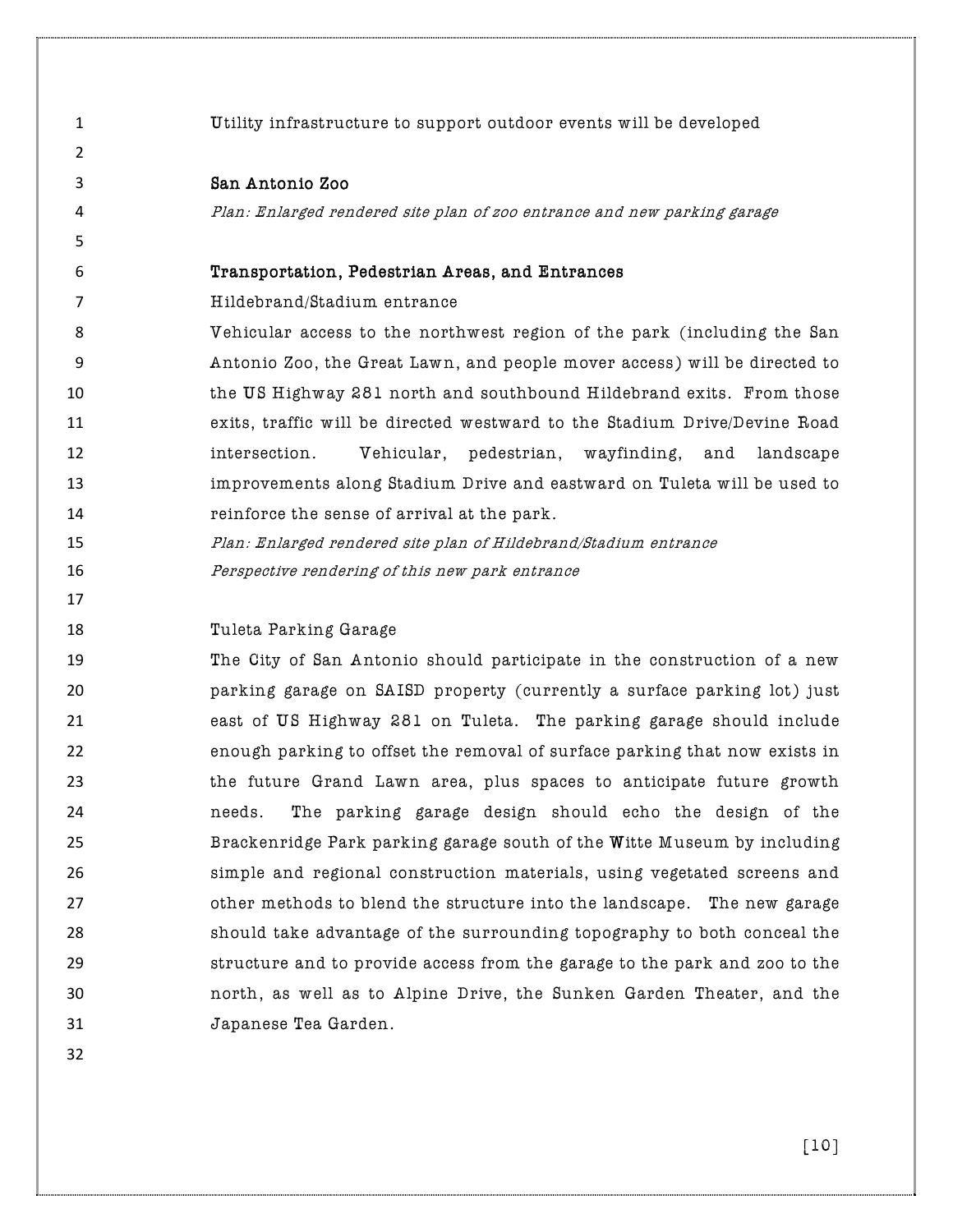Vehicular parking and traffic issues extend further than just personal vehicles. The park and its stakeholders see significant visitation from tour and school groups, most of which come in buses. This visitation is only expected to increase in the future. A unified facility for bus staging will serve those needs as well as relocate buses away from the most public areas of the park and stakeholder institutions. An agreement with SAISD, allowing bus parking in the SAISD parking lot just west of US Highway 281, should be pursued. A restroom and waiting area should be constructed as part of the Tuleta Parking Garage.

Diagram: Potential parking garage locations

Rendering of the parking garage and pedestrian connection to the park

Road closures at St. Mary's and Tuleta

 Tuleta will continue past the proposed parking garage and the Paul Jolly Center for Pet Adoptions. It will then terminate at a bus drop-off and turnaround near the current zoo entrance. Similarly, St. Mary's will be closed from roughly the area of the Koehler Park gates north to the proposed zoo bus drop-off and turnaround. This will eliminate cut- through traffic, make the area safer for pedestrians, reduce overall traffic load on St. Mary's, and help resolve traffic issues on Mulberry and further 21 west on St. Mary's.

Diagram: Roadway changes at Hildebrand/Stadium/St. Mary's/new parking garage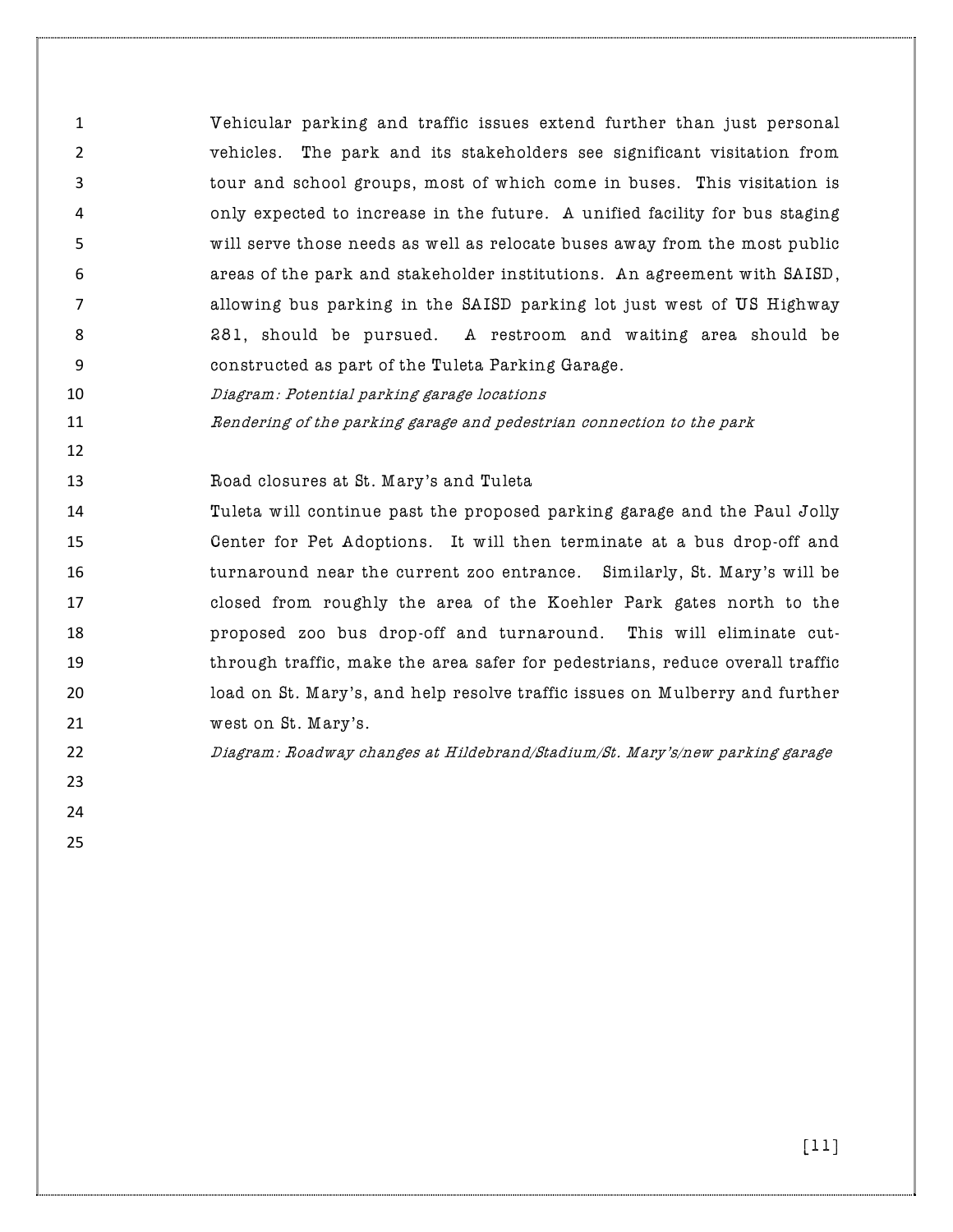# Area 3: Wilderness Area

 The origins of Brackenridge Park are the river and the huge live oak trees lining it. The Wilderness Area is the area most similar to those origins in the north half of the park. Maintaining and enhancing the character of the Wilderness Area is a critical part of what makes the park special. Changes in this area will be limited to phased conversion of roadways into multi-use paths, management of invasive vegetative species, river channel restoration, and most significantly, restoration of the Catalpa-Pershing channel into a more natural waterway.

Plan: Enlarged rendered site plan of eastern middle section of park

# Catalpa-Pershing Restoration

 Modern understanding of proper stormwater management has changed dramatically from previous decades. No longer is it acceptable to simply line drainageways with concrete, and massive public projects have corrected errors of the past in that regard. The Catalpa-Pershing Channel is another in a series of river channels and tributaries ripe for restoration **in this manner, and its location between Avenue B and the Wilderness** Area makes its restoration both critical and transformative.

 As it exists now, Catalpa-Pershing separates the park from Broadway and **areas to the east.** With thoughtful restoration, however, it will be a unifying element which creates important new connections from the Broadway corridor to paths in the park. Its restoration will also be a driving force for development around the park, as what was before an unattractive drainage ditch will become a uniquely enjoyable waterway, with path connections both to the park and to Pearl and downtown San Antonio.

 Rendering: Looking from Lions Field south along Catalpa-Pershing Diagram: Catalpa-Pershing restoration section or section perspective

Transportation, Pedestrian Areas, and Entrances

Road closures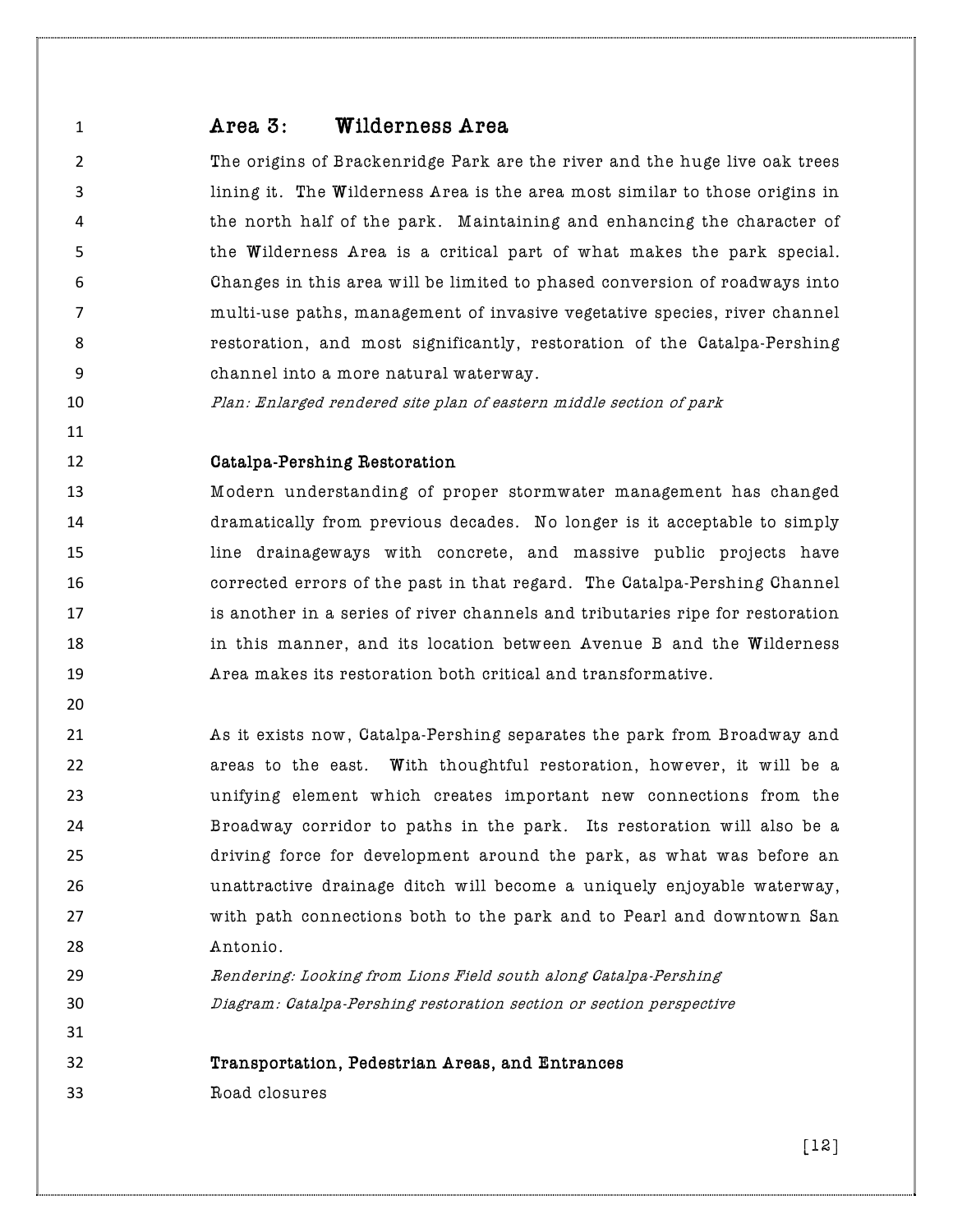The Wilderness Area will continue its progress towards a pedestrian zone 2 through conversion of roadways into multiuse paths. This will be a long- term process – it isn't necessary to close proposed portions of Red Oak and Brackenridge Drive in the near term. Rather, the timing and extent of closures should depend on other projects. Restoration of the Catalpa- Pershing Channel is the primary trigger for changes at Brackenridge Drive. Closure of Red Oak is a long-term project, perhaps beyond the horizon of this master plan, and should be dependent on circumstances in the park at that time.

# Diagram: Roadway closures in Wilderness Area

**New Broadway connections** 

 To make the park more accessible to pedestrians from neighborhoods east of Broadway, at least two access corridors should be created (via land acquisition) from Broadway into the park. Corridor elements will include architectural features that will visually connect these new spaces to the existing framework of the park boundary. Generous walks, public art, lighting, and appropriate planting will grace the spaces. These corridors will improve visibility of the park from Broadway.

- Diagram: New connections to Broadway and improvements on Broadway
- 

Avenue B Improvements (Mulberry to Brackenridge Drive)

 Avenue B vehicular traffic will become one-way northbound from Mulberry to Brackenridge Drive. Where possible, parallel parking will be added to the east side of the driving lane, and driveways accessing properties will be honored. West of the driving lane will be a variable width greenspace which will include a multi-purpose path and native vegetation. This variable-width greenspace will allow for the undulation (both horizontally and vertically) of the east bank of the Catalpa-Pershing Channel.

Diagram: Plan and section of proposed improvements

Avenue B Improvements (Brackenridge Drive to Tuleta)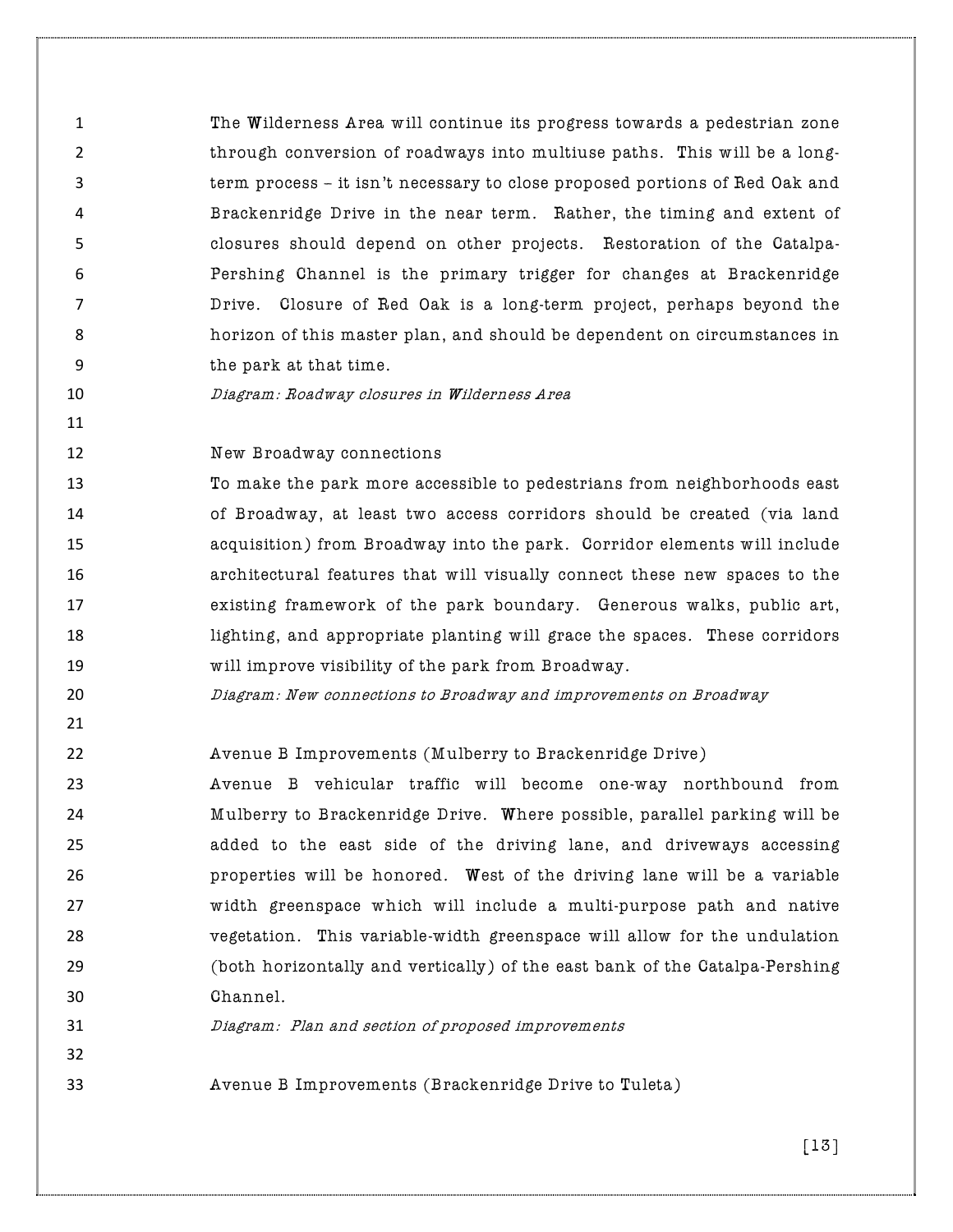From Brackenridge Drive north, Avenue B will serve two-way vehicular traffic. Driving lanes could be as narrow as 10"-6" wide to slow traffic and to preserve a greater amount of the right-of-way width for pedestrians and vegetation. Existing driveways from properties east of Avenue B will be honored. Since the Catalpa-Pershing Channel does not exist west of the roadway, a multi-purpose trail can meander north along the park edge 7 and connect to Tuleta.

Diagram: Plan and section of proposed improvements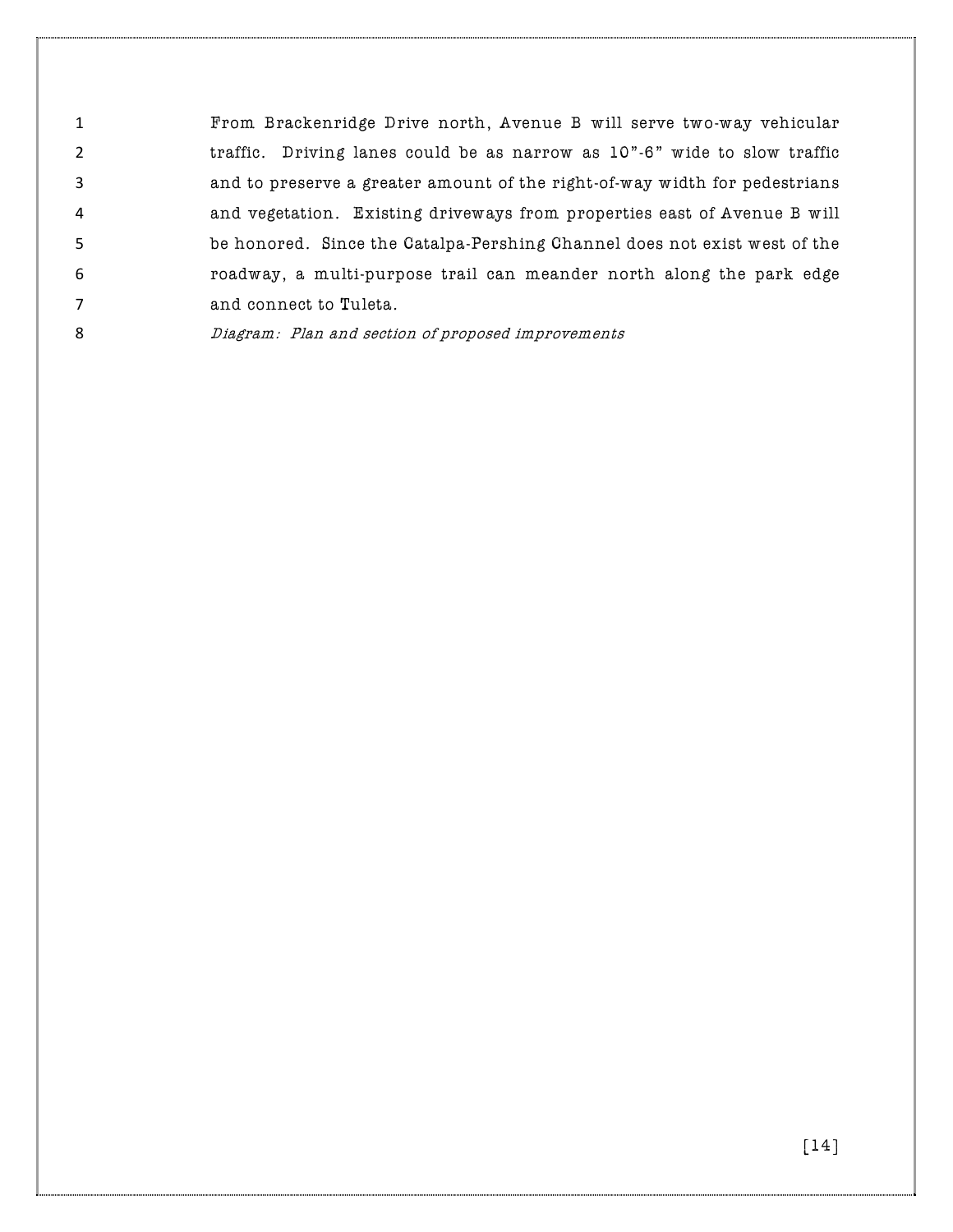# Area 4: Sunken Garden Theater and Japanese Tea Garden

 Until recent times, these two westernmost features of the park have been neglected. The San Antonio Parks Foundation's work with the Japanese Tea Garden has revitalized that facility, and ongoing work there in accordance with its master plan promises continued improvements. The Sunken Garden Theater is the next opportunity for re-envisioning some of the most significant works of Ray Lambert in the early days of the park. 8 Plan: Enlarged rendered site plan of SGT/JTG area

#### Sunken Garden Theater

 The first heyday of the Sunken Garden Theater is past, but its second – and more durable – lies ahead. The theater will receive a major renovation which will enable its use year-round. New parking structures, **the circulator tram, and utilization of existing parking contracts in private**  structures provides more than sufficient parking nearby to support capacity crowds while not congesting local streets around the park as has been the case in years past. The close proximity of the new Grand Lawn creates opportunities for synergistic multi-stage events for the first time in **the park's history.** 

- Rendering: Renovated Sunken Garden Theater
- Diagram: Parking adjacencies for Sunken Garden Theater

# Japanese Tea Garden

 One of the jewels of Brackenridge Park, the Japanese Tea Garden has gone through significant renovations and has a list of improvements laid out in its own master plan. That master plan is fully compatible with this comprehensive plan for Brackenridge Park, and elements shown in illustrations here are drawn from that plan.

Rendering: Japanese Tea Garden – from JTG master plan?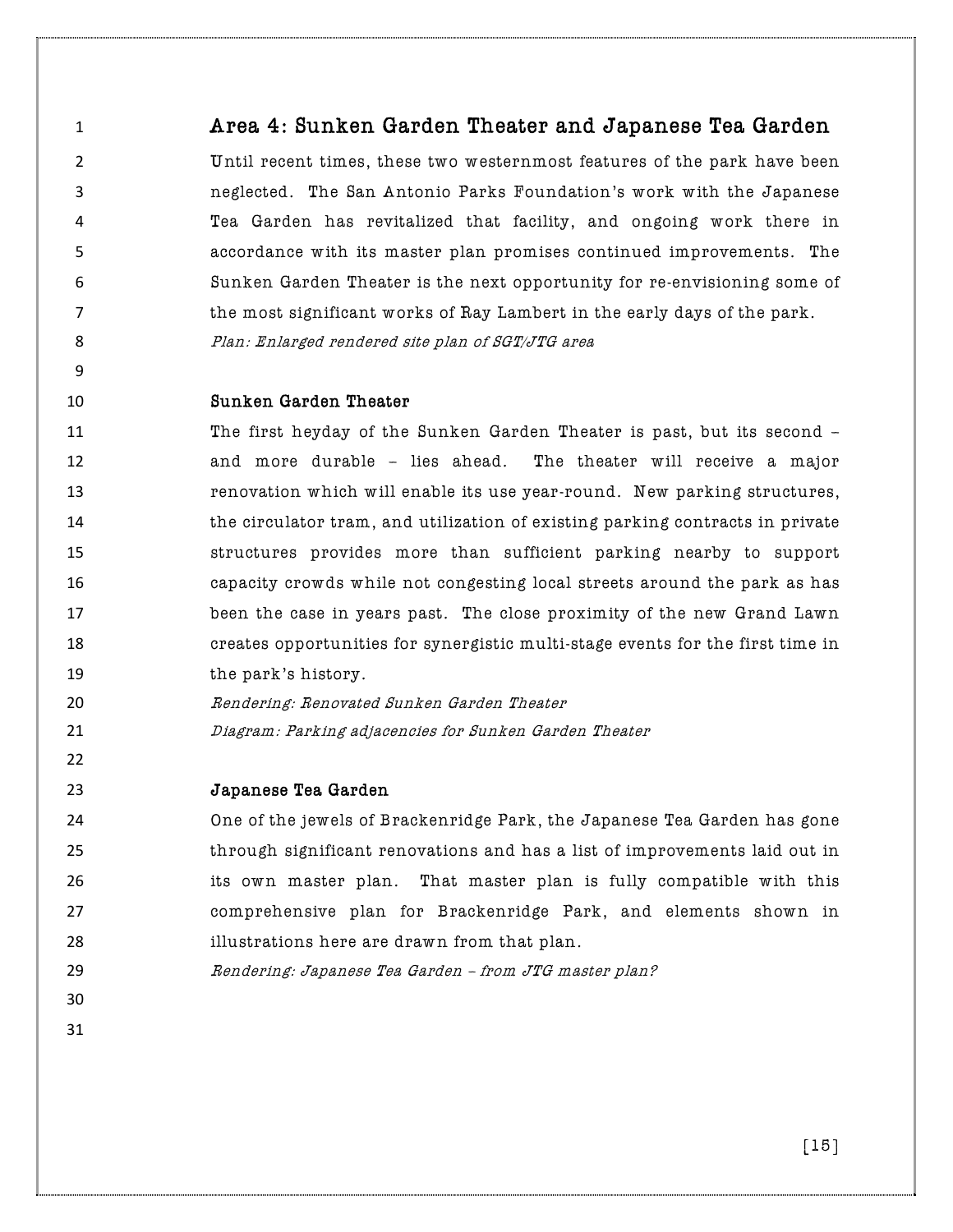Area 5: Golf Course and Southern Areas

 Plan: Enlarged rendered site plan of southern half of park The southern end of the park is dominated by the historic Brackenridge Park Golf Course, which has recently seen its own set of renovations and improvements. Future enhancements in this area will focus on channel restoration – both the main river channel and restoration of the Catalpa-Pershing Channel – and conversion of Avenue A into a multi-use path.

#### Brackenridge Park Golf Course

 Brackenridge Park Golf Course's history and importance make it a keystone of the park. Major changes to the golf course are not contemplated in this plan. Rather, work should focus on ongoing landscape and hardscape maintenance, a gradual improvement of facilities (including restoration work on the clubhouse and aesthetic improvements at maintenance facilities), and improvements to the fencing and perimeter of the golf course in keeping with the improvements recently completed by the San Antonio River Improvements Project.

- Diagram: Parking adjacencies for Sunken Garden Theater
- 

# Lions Field and DoSeum

 The park's newest neighbor, the DoSeum is one of the biggest developments near the park in recent years. The DoSeum's location across Broadway poses both challenges, in the form of safely transporting walkers and bikers across Broadway, as well as the opportunity to enlarge the perceived boundaries of the recreational and cultural area anchored by the park itself. Strengthening the physical connection between the park and the DoSeum will only benefit the park and its visitors.

 Answers to the issues of connection have already been provided by the Brackenridge MidTown TIRZ master plan. It is critical that the recommendations of the plan for Broadway be implemented quickly and completely, and the graphics in this plan incorporate those recommendations. Improving Broadway along the entirety of the park's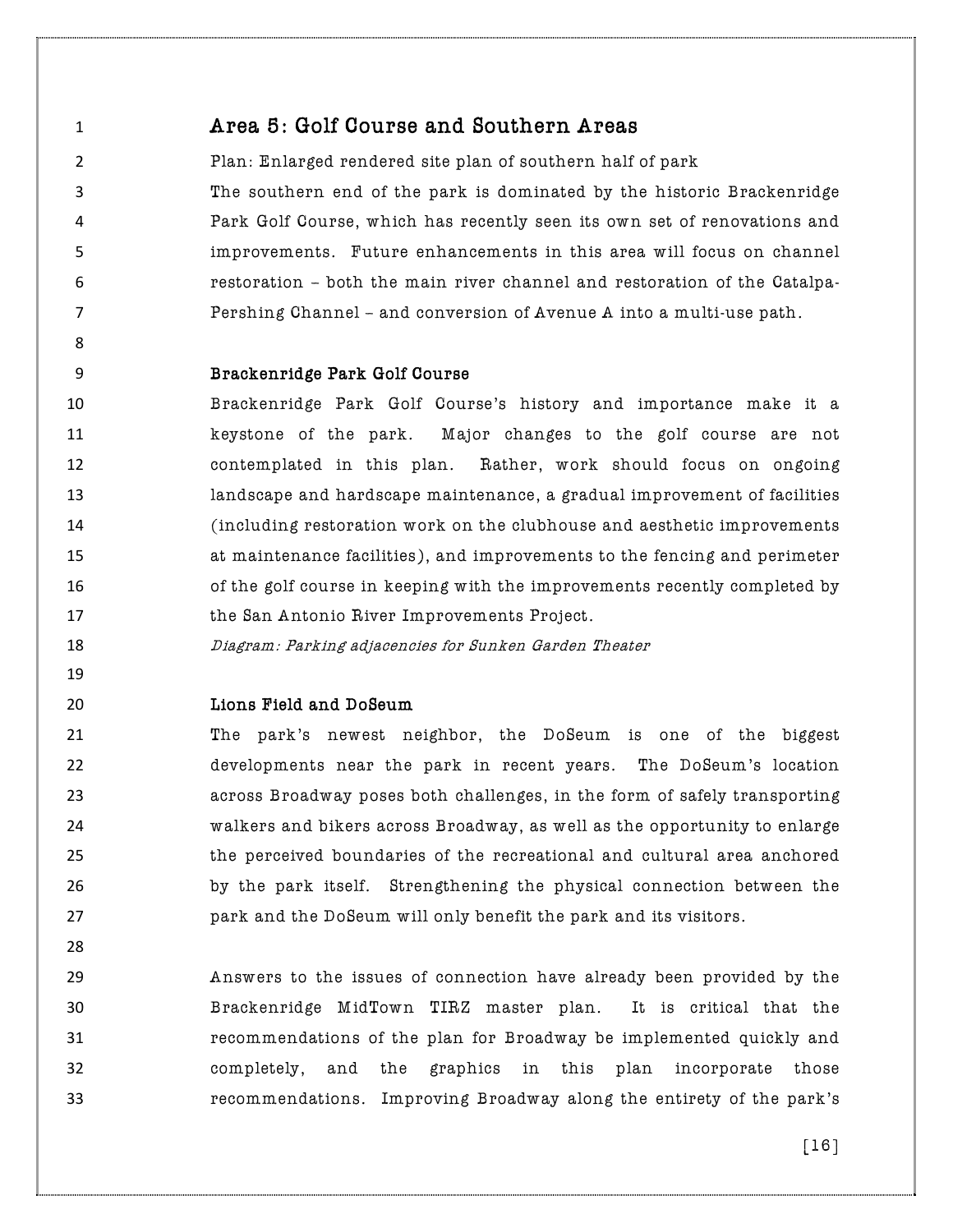length is vital to creating a more accommodating and desirable environment for walkers and bikers, and this is more true at the DoSeum and Lion's Field than anywhere else.

 Lion's Field itself is an underutilized space. The clubhouse serves important needs for the senior community as well as various public groups, and it will continue to do so. The land south of the clubhouse, though, will be an important part of the restoration of the Catalpa- Pershing Channel, as it is the only location along the channel's length where the land can be sculpted to create a larger area of water without requiring removal of large trees. This meander will be a focal point of the Catalpa-Pershing restoration, and it will also be a visual gateway into the **park.** 

 Plan: Enlarged rendered site plan of Lions Field, DoSeum, and Mulberry/Broadway

Diagram: Parking garage and tram at DoSeum

#### **Avenue A and Low-Water Crossing**

 Land along Avenue A is perhaps the least disturbed of the area along the river in the park. As with the Wilderness Area, the natural character of this parcel should be preserved, maintained, and enhanced. Invasive species should be managed to encourage growth of native vegetation, the banks of the river should be stabilized using techniques which blend with the existing natural character, and only activities compatible with that character should be encouraged.

 The San Antonio River Improvements Project proposed removal of the asphalt on Avenue A and replacement by a new multi-use path which would also be used by golf course service vehicles. Public vehicular traffic would be eliminated. Those improvements are compatible with the area and should be completed. They will greatly improve the pedestrian environment and natural habitat while not impinging on activities such as bird watching, walking, and biking.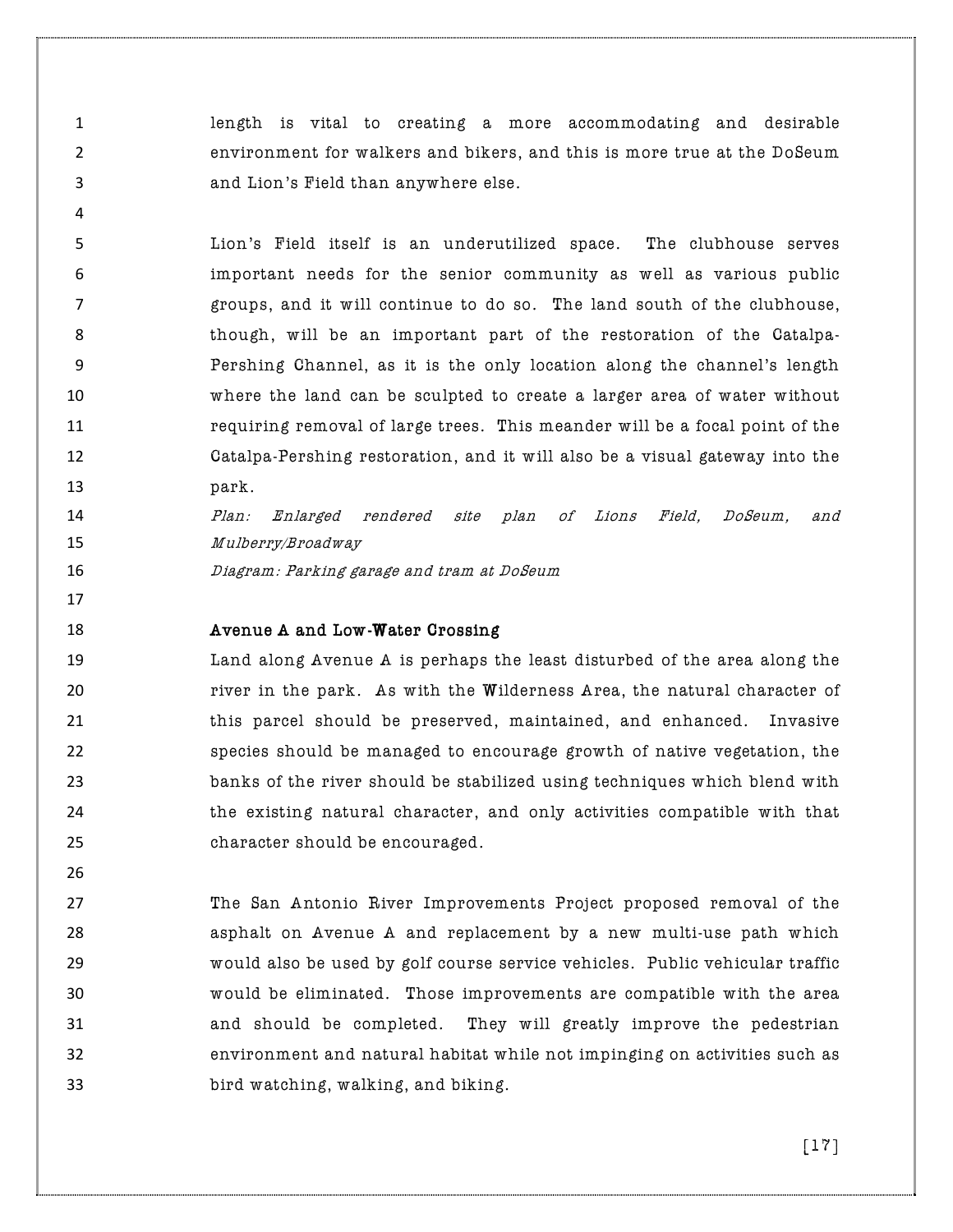Plan: Enlarged rendered site plan of Avenue A improvements 2 Rendering: View along Avenue A or low-water crossing

# Connections to southern areas

 Brackenridge Park's future is as a regional park which also serves local residents. As housing density increases along the Broadway corridor, it is important to connect those developments to the park. Connections to the south, such as the path recently completed beneath US-281 as part of the San Antonio River Improvements Project, are the primary means of doing so. Enhancements to the Broadway corridor, additional connections to the restored Catalpa-Pershing Channel, and a revitalized Avenue B will further establish connections between the park and downtown.

Diagram: Broadway corridor + connections to areas to south

- 
-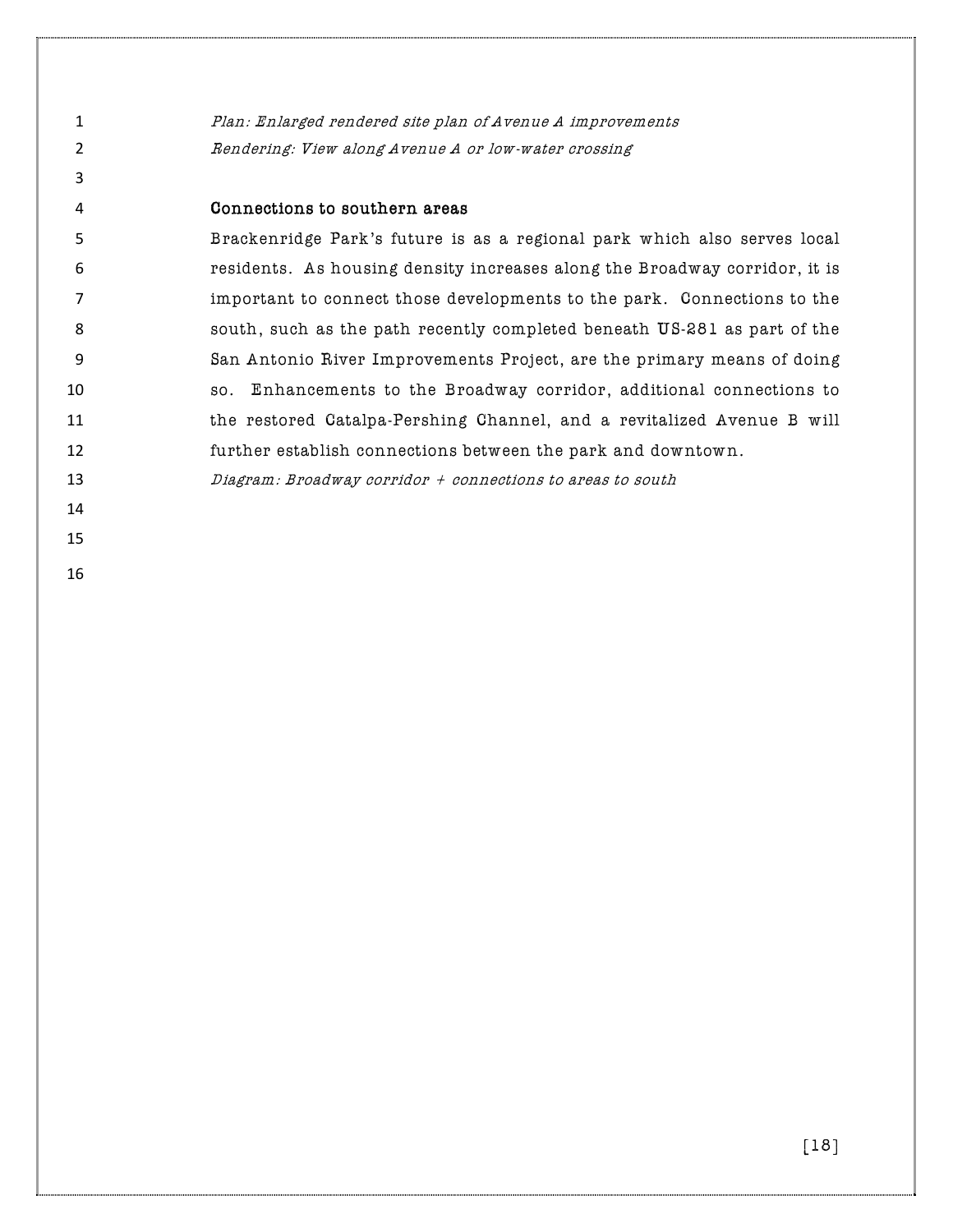| $\mathbf{1}$   | Section 3: Environment, Habitat, and Standards                            |
|----------------|---------------------------------------------------------------------------|
| $\overline{2}$ | Channel restoration                                                       |
| 3              | Discussion of need, locations, and strategy for natural channel           |
| 4              | restoration, repair/ongoing maintenance of channel walls, and related     |
| 5              | issues (including prioritization of channel repair/restoration areas)     |
| 6              | Diagram: Specific locations and types of channel restoration required     |
| $\overline{7}$ | Discussion of water quality and improvements                              |
| 8              | Federal permitting (ADAMS ENVRIONMENTAL SCOPE)                            |
| 9              |                                                                           |
| 10             | Invasive vegetative species removal                                       |
| 11             | Establishment of principles for invasive vegetative species management    |
| 12             | (natives versus non-natives which offer<br>animal habitat, general        |
| 13             | approach); areas for removal; general strategy for initial removal and    |
| 14             | ongoing maintenance                                                       |
| 15             | Diagram: Highlight areas for invasive removal                             |
| 16             |                                                                           |
| 17             | Domesticated species population management                                |
| 18             | Discussion of feral cat management: issues, strategies, locations for     |
| 19             | feeding stations and typical appearance/details of feeding stations       |
| 20             |                                                                           |
| 21             | Management of the feral cat population has risen in importance from       |
| 22             | casual feeding to a proper Trap-Neuter-Release (TNR) system managed       |
| 23             | according to current best practices. This strategy, which removes all     |
| 24             | adoptable cats from the park and neuters all cats, has reduced the feline |
| 25             | population by XX% in the last two years.                                  |
| 26             |                                                                           |
| 27             | The City of San Antonio officially endorses the TNR strategy for          |
| 28             | controlling cat populations, and groups working in the Brackenridge Park  |
| 29             | area have been in the forefront of developing and maintaining standards   |
| 30             | for feline management. The park has historically been a magnet for        |
| 31             | animal dumping, both because of the historic presence of the animal       |
| 32             | shelter (land now occupied by the Paul Jolly Adoption Center) and         |
| 33             | because of public perception that the park is an acceptable place to dump |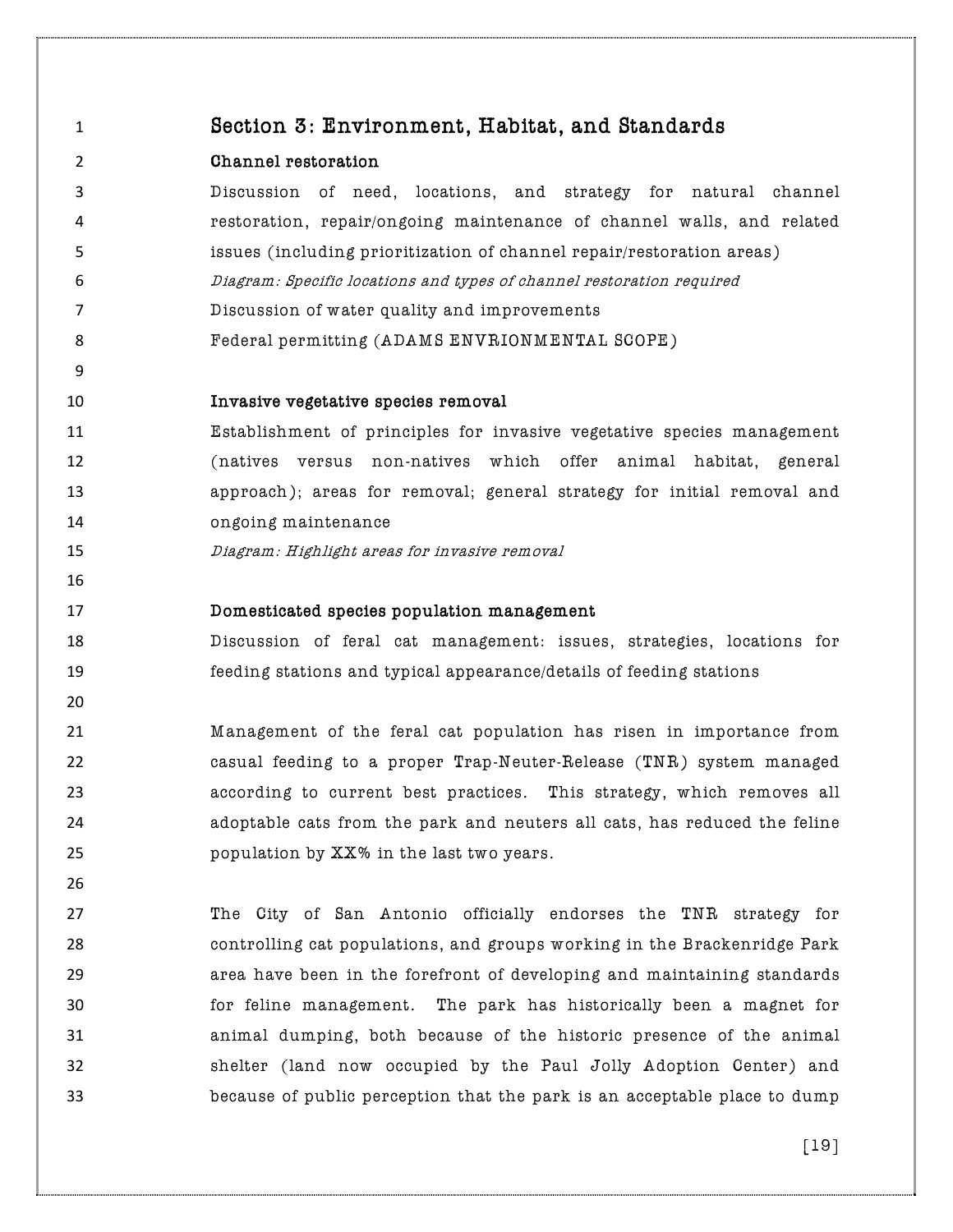animals. TNR management should continue in the park, along with efforts to discourage and punish animal dumping in the park.

 Part of the TNR strategy includes satellite colonies, where cats are fed, monitored, and (when necessary) trapped. A centralized storage location facilitates feeding and management operations, and is a critical part of a long-term maintenance plan which does not currently exist. In conjunction with the Brack Cat Pack, a volunteer group which manages most of the recognized colonies in the park, the design team has identified preferred locations for colonies which have been chosen for safety of cats, protection for small vertebrates and birds, and ease of management on the **part of volunteers.** Additionally, a prototype cat feeding station is presented here, along with design considerations.

 In addition to the storage and colony structures, additional signage which informs park visitors about the feline management programs and discourages animal dumping should be installed. This signage should be focused on the colony locations themselves in order to educate people who happen upon the colonies.

- Diagram: Locations of feral cat stations
- 21 Diagram: Cat station prototype

#### Low-impact development (TETRATECH SCOPE)

- All future development in the park, whether by city or by member
- institutions, to incorporate low-impact development standards
- Diagram: Potential areas for LID incorporation
- Discussion of LID standards as they apply in this case
- Diagrams: LID standards
- Materials and standards
- Paths/paving
- Photos: Types of path materials
- 

Entrances

[20]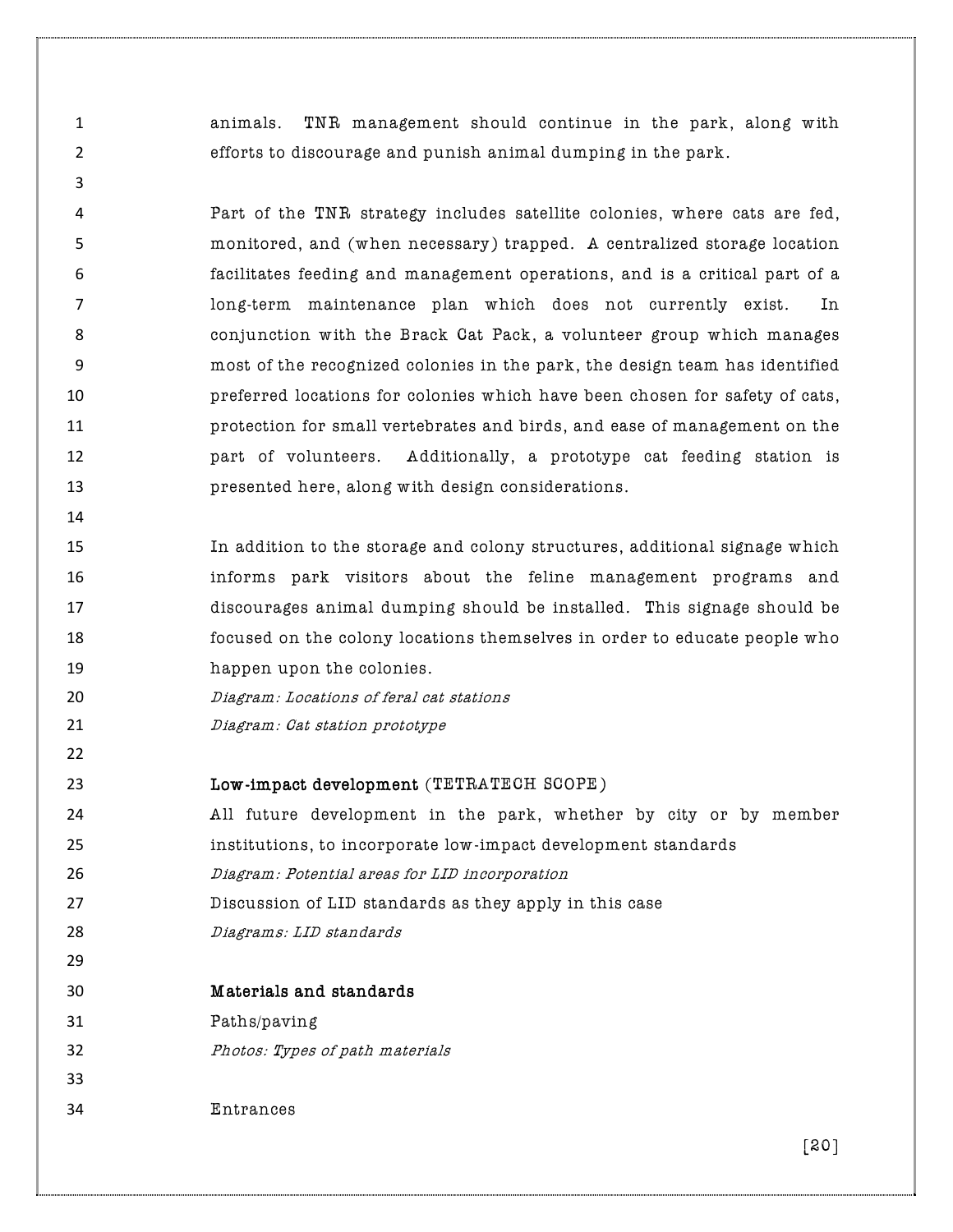1 Rendering: Typical entrance feature  $\overline{\mathbf{z}}$  Seating and furniture Photos: Recommended seating and furniture Lighting Photos: Recommended lighting Roadways Diagram: Recommended standards for roadway development Architectural Guidelines New buildings in the park should be limited. In fact, this master plan calls for only a handful of new facilities, the majority of which are replacements for existing buildings. New usable square footage will primarily come in the form of restorations and repurposing of existing **buildings.**  The Department of the Interior's Standards for the Treatment of Historic Properties should be followed for rehabilitation of existing buildings. Not only are those guidelines best practices for work on historic buildings, the status of the park as a National Register-listed property is best protected by adhering to the Department of the Interior's standards. Generally speaking, new facilities should be designed to complement existing buildings and to blend into their surroundings. Exterior materials should include limestone, with color and size selected to match limestone on older buildings in the park, and tile and metal roofing. Some variance is acceptable to achieve better compatibility with surrounding structures. In very limited cases – primarily new structures built as part of the Grand Lawn, and new bridges – some departure may be made from the material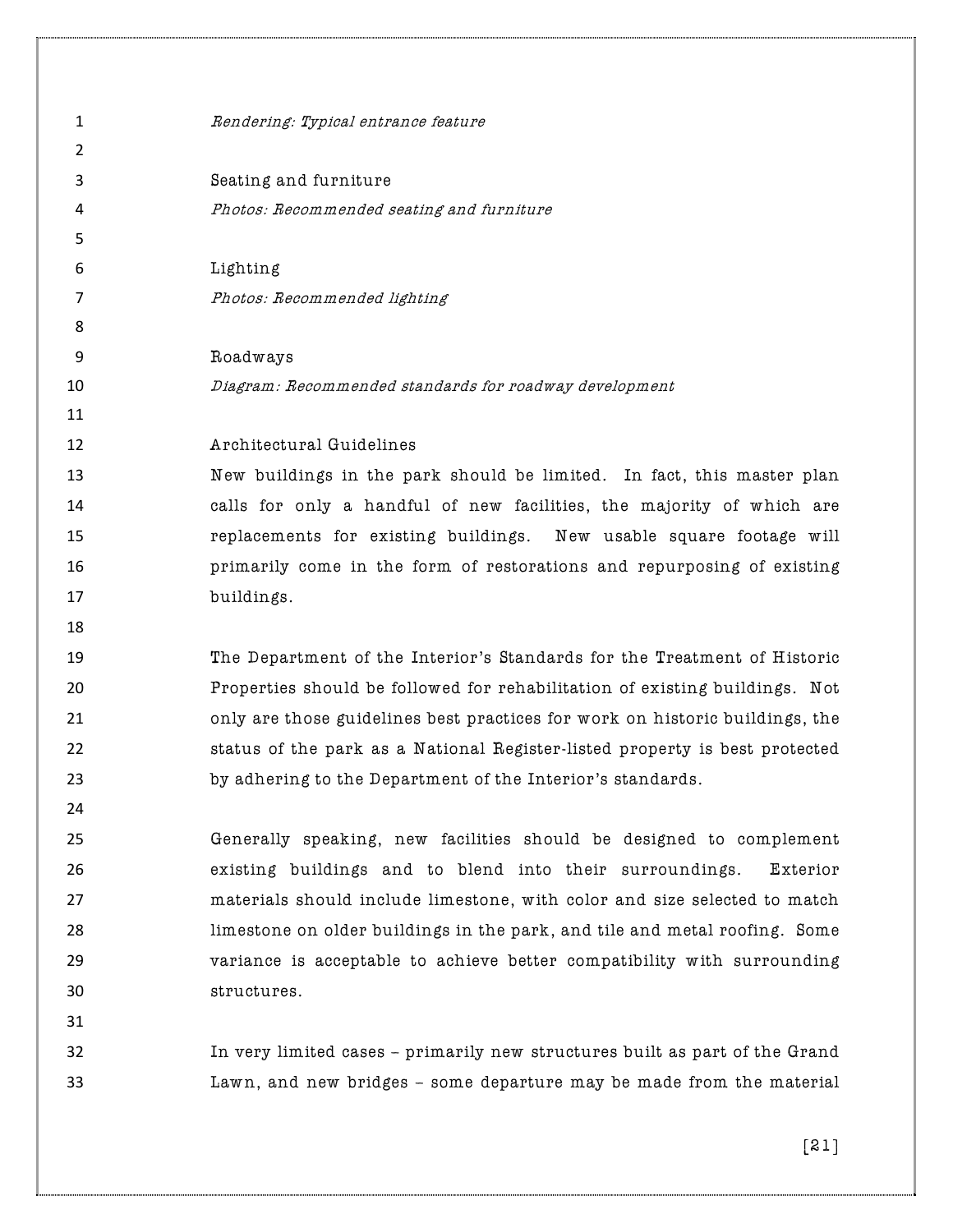| 1  | palette of the rest of the park. Such departures should be carefully   |
|----|------------------------------------------------------------------------|
| 2  | considered to contrast appropriately with existing materials and to    |
| 3  | achieve design intent with regard to visibility, prominence, and other |
| 4  | considerations.                                                        |
| 5  | Diagrams and photos: Recommended building standards                    |
| 6  |                                                                        |
| 7  | Historic Permitting Requirements (MCGLONE SCOPE)                       |
| 8  | HDRC                                                                   |
| 9  | THC                                                                    |
| 10 |                                                                        |
| 11 | Archeological Permitting Requirements (RABA KISTNER SCOPE)             |
| 12 | HDRC                                                                   |
| 13 | THC                                                                    |
| 14 |                                                                        |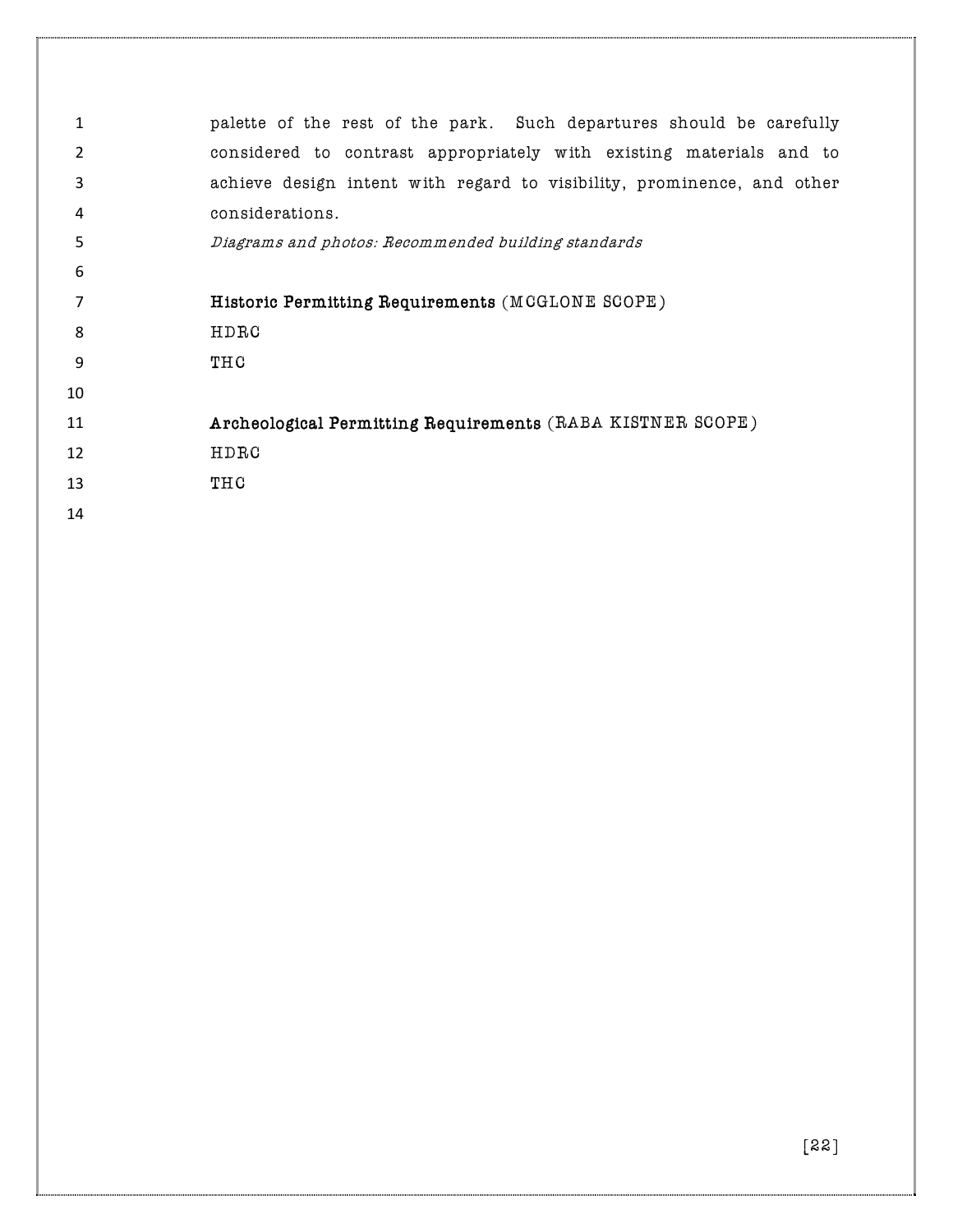| 1              | Section 4: Transportation and Parking                                       |
|----------------|-----------------------------------------------------------------------------|
| 2              | (PAPE-DAWSON COLLABORATION)                                                 |
| 3              | Tram/pedestrian circulator                                                  |
| 4              | Diagram: Tram route and stops, including highlighting parking and major     |
| 5              | attractions                                                                 |
| 6              | Rendering: Tram stop                                                        |
| $\overline{7}$ | A circulation mechanism is key to turning the park into a more enjoyable    |
| 8              | place for walking by reducing vehicular traffic. A new tram route will      |
| 9              | enable removal of selected roadways while maintaining access deep into      |
| 10             | the park. While it would be ideal to be able use the Brackenridge Eagle for |
| 11             | park circulation, its limitations (including lack of flexibility and        |
| 12             | accessibility, difficulty and expense in crossing major roadways, speed,    |
| 13             | and inability to handle large volumes) mean that a different system is      |
| 14             | required.                                                                   |
| 15             |                                                                             |
| 16             | The tram will stop at a series of attractions, circulation nodes, and       |

 parking facilities. It will feature equipment designed for easy access for families and the handicapped. Specifics of operations must be determined through a dedicated study, but availability must coincide with times of heaviest usage, including special events. The tram route connects to city transit routes, including any future mass transit on Broadway.

#### Parking garages

 Under no circumstances should additional surface parking be added to the park. Too much of the park has been consumed already by surface parking, which is entirely antithetical to the purpose and nature of a park, both in perception and in ecological consequences. In fact, this master plan sets out a program of surface parking and impervious cover removal in order to reduce the impacts of paving on runoff and to increase the amount of vegetated area in the park.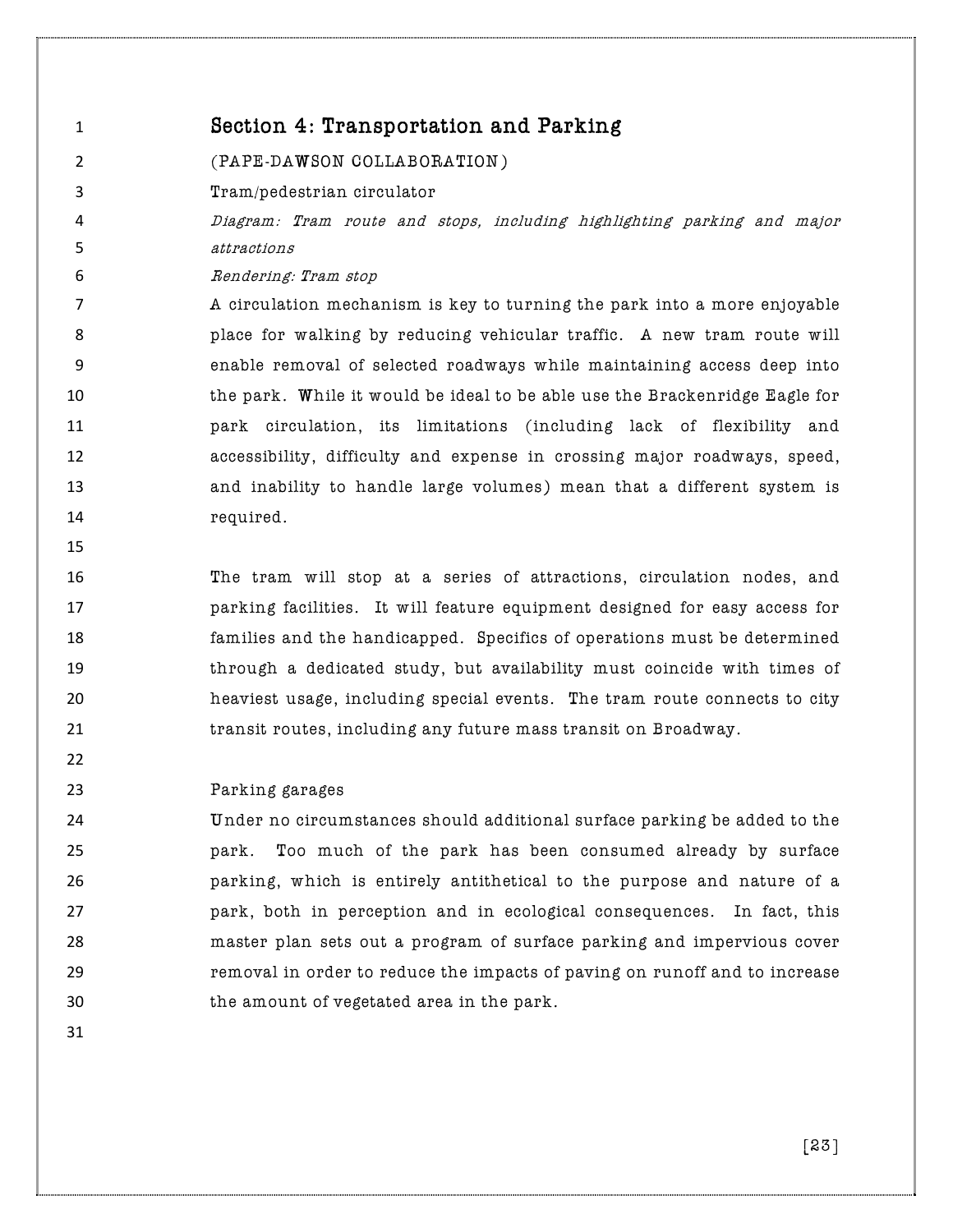Ongoing stakeholder and park neighbor parking and traffic issues can be mitigated by linking the tram circulation system to structured parking as follows:

 In the northeast section of the park, the existing Avenue B parking garage should be expanded by adding one and one-half levels to maximize that garage's capacity, but not expand its footprint. Witte Museum leadership has indicated that a study is underway to determine the feasibility of such an addition. If that strategy proves infeasible, parking along the tram route should provide any additional parking required.

**West of the zoo and Paul Jolly Center for Pet Adoption, a parking garage**  should be constructed on SAISD property for joint use by park visitors and Alamo Stadium event attendees. This will require a joint agreement between the city and SAISD to address ownership and funding issues, but **as such a garage addresses the needs of SAISD**, the city, and various park stakeholders, the effort is worthwhile.

 South of the park, the community should support the construction of a parking garage on DoSeum and city right-of-way. This plan would include the closure of Margaret Street and reclamation of that right-of-way for a parking structure which would take in existing parking lots at the DoSeum. As at the Witte Museum (and in the future, the San Antonio Zoo), the DoSeum has insufficient land for surface parking to be a viable proposition. Structured parking at the museum itself, in conjunction with **a** tram route stop, will preserve open space for more appropriate uses.

 Together with the University of the Incarnate Word (UIW) and other stakeholders, a new joint-use parking garage should be considered east of **Miraflores on AT&T property.** Currently, significant numbers of **UIW**  students park within park boundaries and walk to campus. This is far from an ideal situation for a number of reasons, and any parking needs not supplied within the UIW campus for its students should be addressed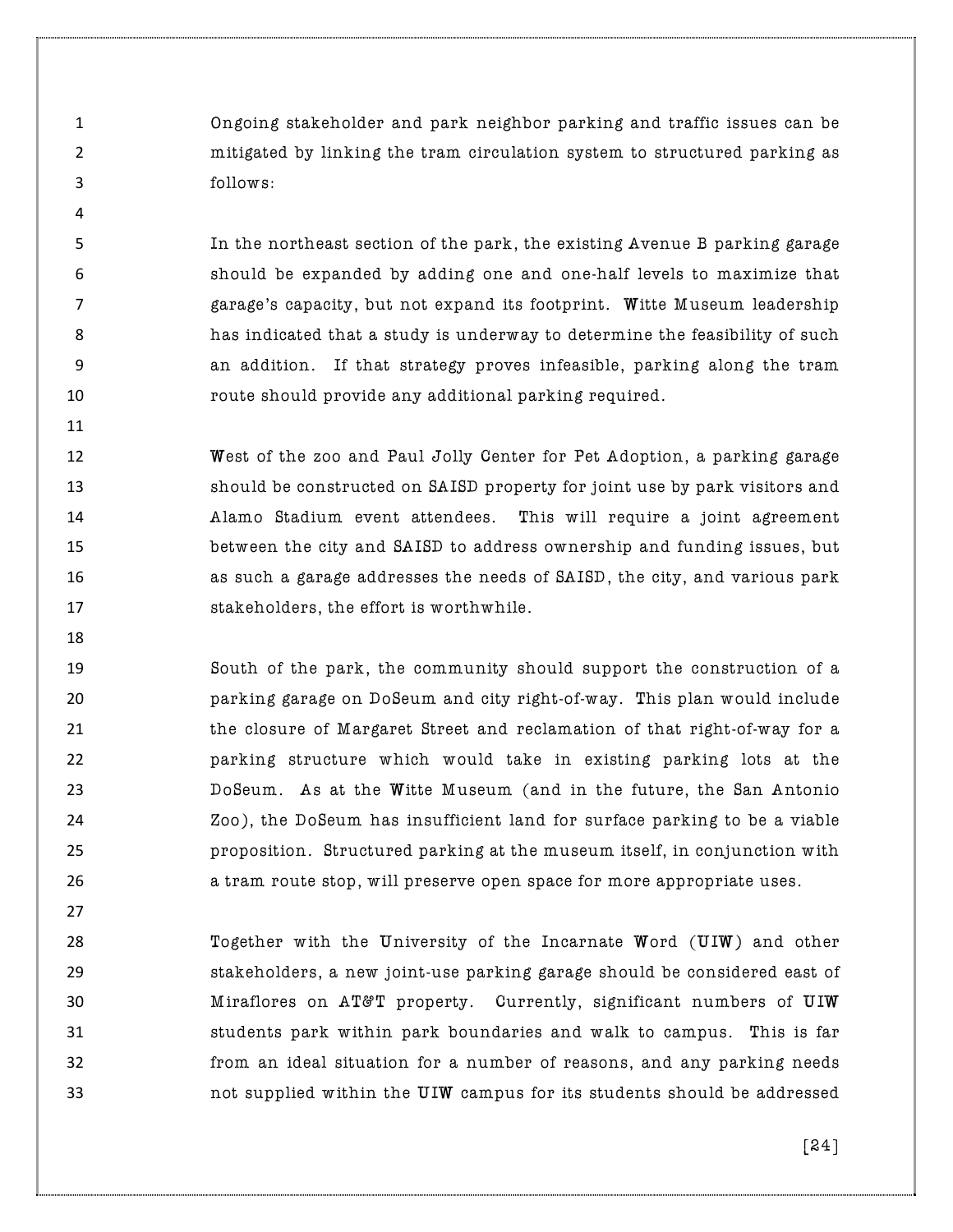**by parking on private land. The AT&T property offers good access to UIW** 2 and, if public access is allowed when full capacity is not needed by  $UUW$ , could potentially be used by park visitors.

- The construction of these facilities would make it possible to virtually eliminate vehicular traffic and parking in the park, creating a safer, more enjoyable pedestrian environment.
- Diagram: Parking garages and lots with sizes overlaid, including paths to major attractions and roadway access from surrounding circulators
- Road closures and traffic patterns

 In its early days, Brackenridge Park was frequently enjoyed from the seats of that new invention, the automobile. Roads were built specifically to **allow people to drive through the park to view the scenery and features.**  Alpine Drive, roads in the Wilderness Area, and the low-water crossings **16 are all relics of that time.** 

- As visitation to the park has grown, and as ways of enjoying parks have changed, roadways have been progressively de-emphasized in the park. That trend will continue as residential developments continue to densify in areas near the park and visitation increases. This master plan represents the culmination of that trend: many of the roadways and much of the parking that now dominate visitors' experiences of the park will be removed in favor of paths for bikers and walkers.
- As this represents a significant change to the park as it exists now, it is possible that there will be resistance to many of the changes. Even the now well-used trails in the Wilderness Area were opposed when they were first converted from roads into trails. But modern trends for parks point decidedly towards maximizing vegetated open space and emphasizing walking and non-vehicular modes of transportation within park borders. The need for those kinds of spaces will only become more pronounced as San Antonio continues to grow.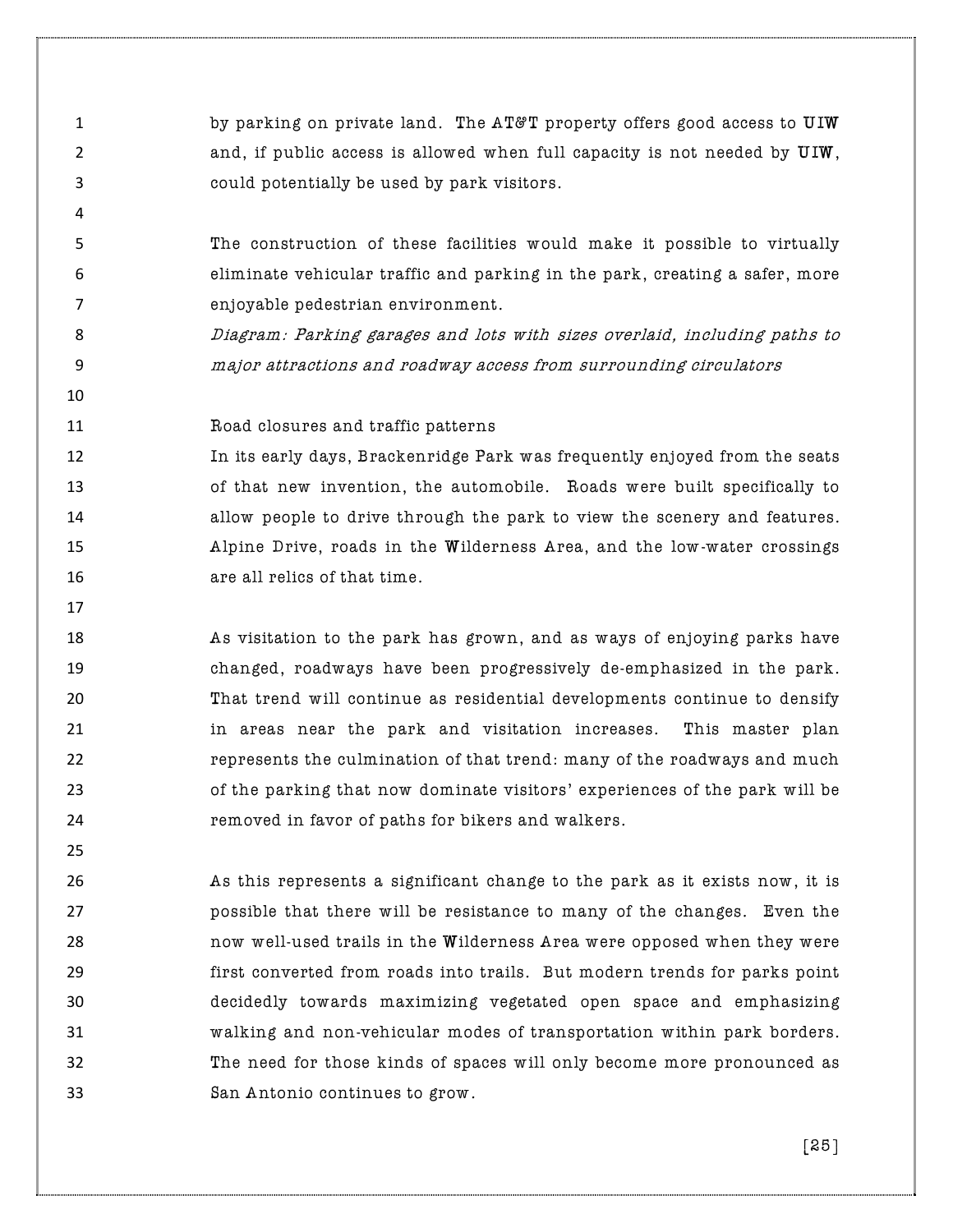Not all of the closures need or should be implemented immediately. In fact, the closures should be phased in over the lifetime of this master plan. Certain changes, like the closure of the existing road entrance at Hildebrand, near the Donkey Barn, should happen immediately. Others, like the conversion of Avenue A to a multi-use path, should happen as soon as the project can be implemented. Other changes, like those at Tuleta and St. Mary's near the zoo, cannot happen until other projects are completed (construction of the Tuleta Parking Garage and closure of the zoo parking lot, in this case). The remainder of the changes are not particularly project- or timeline-dependent and can be phased in as 12 appropriate.

Diagrams: Individual areas of proposed closures

- 
-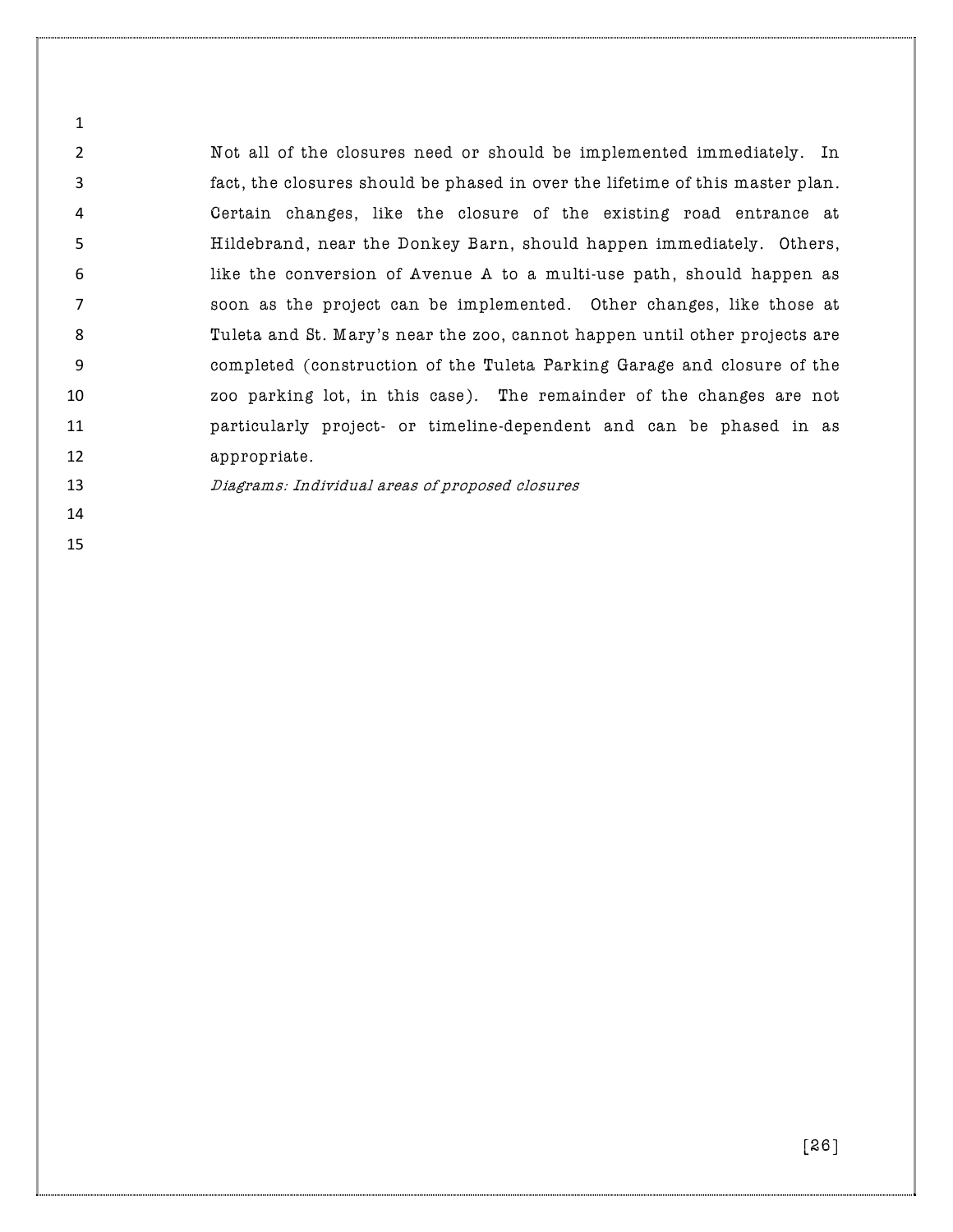| 1  | Section 5: Other Systems                                    |
|----|-------------------------------------------------------------|
| 2  |                                                             |
| 3  | Water, wastewater, and drainage (PAPE-DAWSON SCOPE)         |
| 4  | Diagram: Existing utilities and areas of major improvements |
| 5  |                                                             |
| 6  | Electrical and mechanical (CNG SCOPE)                       |
| 7  | Diagram: Existing utilities and areas of major improvements |
| 8  |                                                             |
| 9  | Graphics and wayfinding (MAREK HILL SCOPE)                  |
| 10 | Diagrams: Standards for future graphics                     |
| 11 |                                                             |
| 12 |                                                             |
| 13 |                                                             |
|    |                                                             |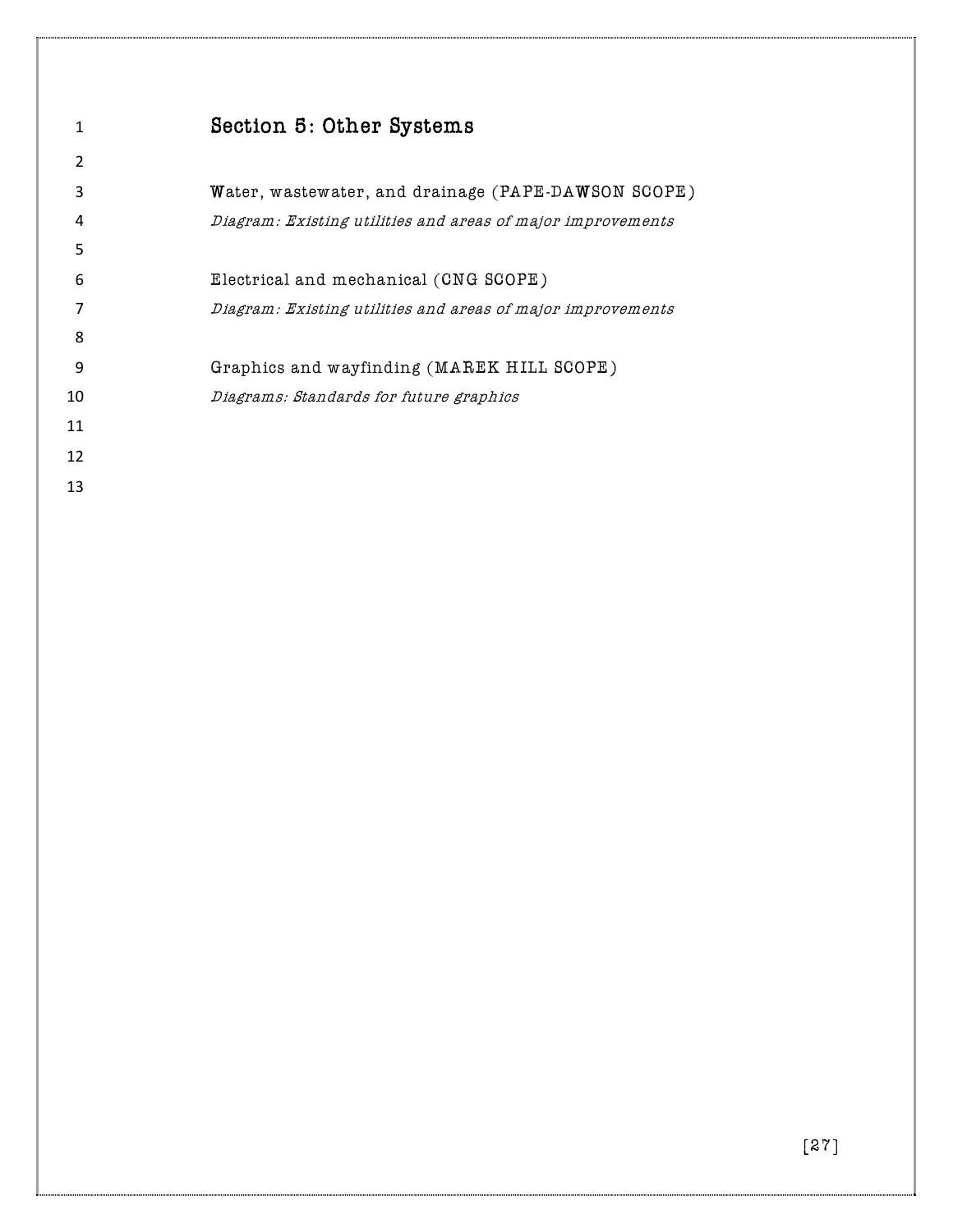| 1              | Section 6: Implementation                                              |
|----------------|------------------------------------------------------------------------|
| $\overline{2}$ |                                                                        |
| 3              | Identify small projects with big impacts (if any)                      |
| 4              |                                                                        |
| 5              | Project Sequence By Area                                               |
| 6              | Area 1: North End                                                      |
| 7              | Sequence 1                                                             |
| 8              | Closure of Hildebrand/Brackenridge entrance                            |
| 9              | Construction of Upper Labor Dam interpretive area                      |
| 10             | Removal of asphalt at Donkey Barn                                      |
| 11             | Construction of amphitheater and sluice interpretation                 |
| 12             | Construction of turnaround near Lambert Beach softball field           |
| 13             | Removal of roadway from turnaround to Hildebrand; replacement with     |
| 14             | multi-use paths                                                        |
| 15             |                                                                        |
| 16             | Sequence 2                                                             |
| 17             | Rebuild river walls in Lambert Beach area                              |
| 18             | Restore Pump House #1                                                  |
| 19             | Remove road bridge north of Pump House #1                              |
| 20             | Build new walking bridge north of Pump House #1                        |
| 21             |                                                                        |
| 22             | Not Sequenced                                                          |
| 23             | Continue improvements at Miraflores                                    |
| 24             | Improve zoo perimeter enclosure                                        |
| 25             | Construct connection beneath Hildebrand to Headwaters at Incarnate     |
| 26             | Word                                                                   |
| 27             | Support construction of a joint-use parking garage on private property |
| 28             |                                                                        |
| 29             |                                                                        |
| 30             | Area 2: Heart of the Park                                              |
| 31             | Sequence 1                                                             |
| 32             | Construction of Tuleta Parking Garage                                  |
| 33             | Construction of bus staging area on west side of US-281                |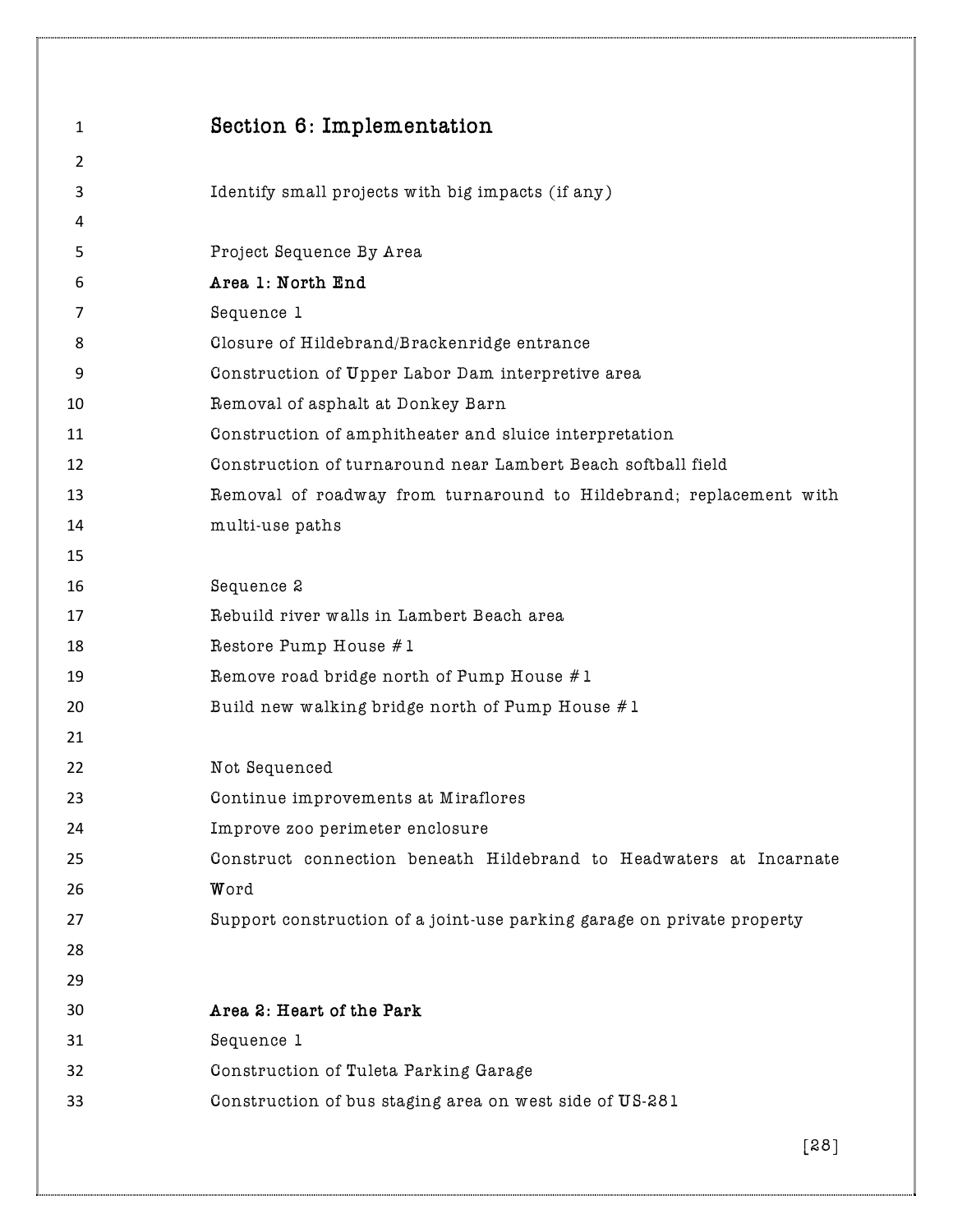| $\mathbf{1}$   | Closure of Tuleta at zoo entrance and construction of new entrance plaza |
|----------------|--------------------------------------------------------------------------|
| $\overline{2}$ | Closure of St. Mary's at Koehler entrance gates                          |
| 3              | Removal of zoo parking lot                                               |
| 4              | Reconstruction of Hildebrand/Stadium Drive entrance                      |
| 5              | Relocation of Tony "Skipper" Martinez softball field                     |
| 6              | Relocation of train depot                                                |
| 7              | Construction of Grand Lawn                                               |
| 8              | Construction of new playground                                           |
| 9              |                                                                          |
| 10             |                                                                          |
| 11             | Area 3: Wilderness Area                                                  |
| 12             | Sequence 1                                                               |
| 13             | Convert roadways into multiuse paths                                     |
| 14             | Restore Catalpa-Pershing Channel                                         |
| 15             | Construct Avenue B improvements                                          |
| 16             | Construct new paths connecting Avenue B to trails in Wilderness Area     |
| 17             |                                                                          |
| 18             |                                                                          |
| 19             | Area 4: SGT and JTG                                                      |
| 20             | Not Sequenced                                                            |
| 21             | Continue construction of improvements at JTG                             |
| 22             | Complete major renovations at Sunken Garden Theater                      |
| 23             | Transform Alpine Drive into multiuse path connecting Tuleta Parking      |
| 24             | Garage with Sunken Garden Theater                                        |
| 25             |                                                                          |
| 26             |                                                                          |
| 27             | Area 5: Golf Course and Southern Areas                                   |
| 28             | Not Sequenced                                                            |
| 29             | Convert Avenue A into multiuse path and construct SARIP improvements     |
| 30             | on Avenue A                                                              |
| 31             | Advocate for Broadway improvements                                       |
| 32             | Advocate for construction of parking garage at DoSeum                    |
|                |                                                                          |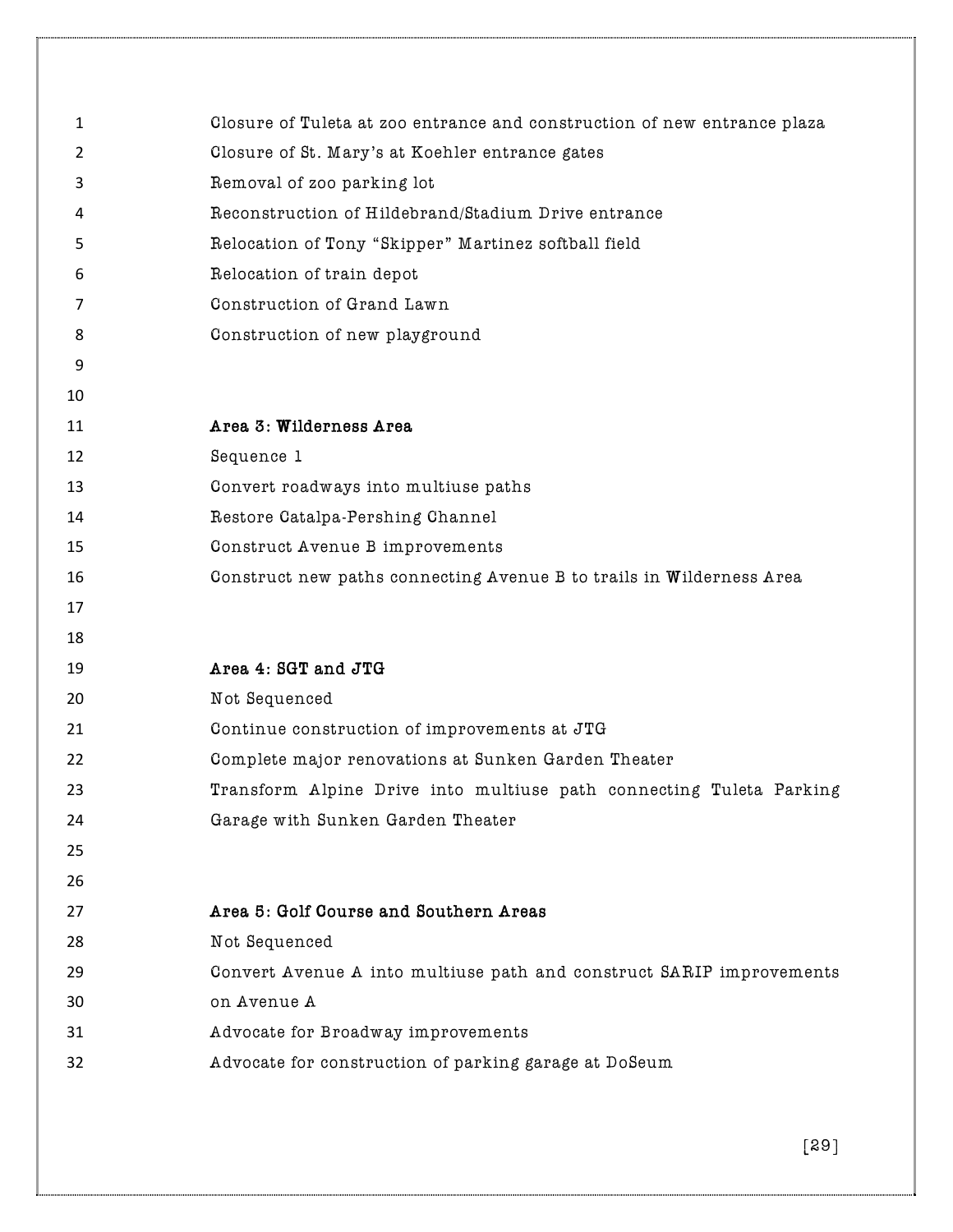| $\mathbf{1}$   | Reconstruct Lion's Field area as part of Catalpa-Pershing Channel          |
|----------------|----------------------------------------------------------------------------|
| $\overline{2}$ | restoration                                                                |
| 3              |                                                                            |
| 4              | Phasing and timeline                                                       |
| 5              | Catalytic projects must be in the 2017 bond issue                          |
| 6              | Diagrams: Catalytic projects                                               |
| 7              | Establish phasing plan for major components of plan                        |
| 8              | Diagrams: Phasing plans (3) for short-medium- and long-term projects       |
| 9              | Synchronize project phasing with major city initiatives such as the        |
| 10             | Brackenridge Mid-Town TIRZ master plan, SA2020, and others                 |
| 11             | Diagrams: Show linkages between Brackenridge projects and surrounding      |
| 12             | infrastructure projects                                                    |
| 13             |                                                                            |
| 14             | Funding                                                                    |
| 15             | Funding for deferred maintenance projects                                  |
| 16             | Identify additional funding sources for regular maintenance and activities |
| 17             | Brackenridge Park Conservancy (operational, not maintenance; excess        |
| 18             | funding/fundraising is donated to park)                                    |
| 19             |                                                                            |
| 20             | Cost and budget (AG CM SCOPE)                                              |
| 21             | Diagram: Plan keyed to individual projects in cost estimate                |
| 22             |                                                                            |
| 23             |                                                                            |
|                |                                                                            |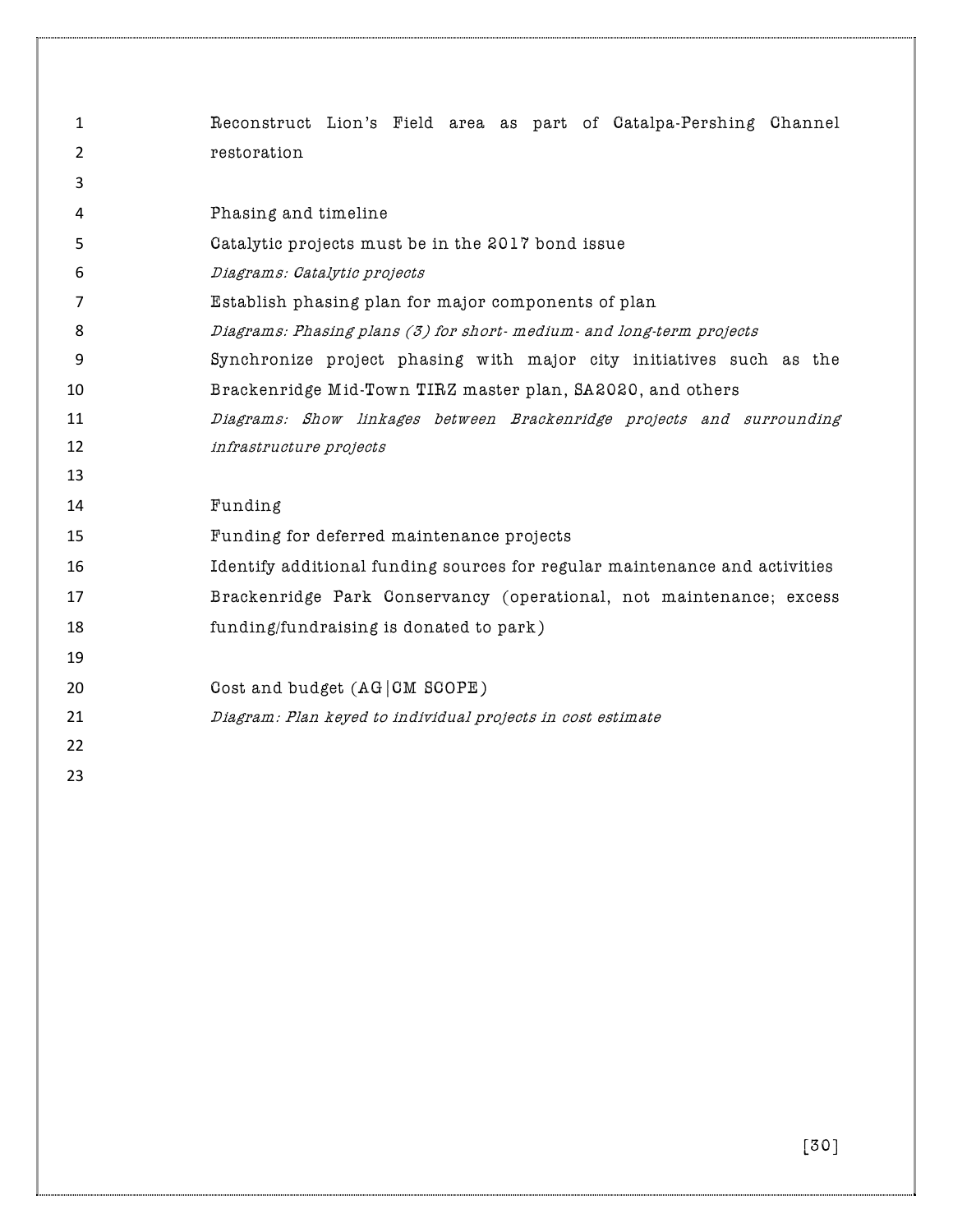| $\mathbf{1}$ | Section 7: Public Input                                                   |
|--------------|---------------------------------------------------------------------------|
| 2            |                                                                           |
| 3            | Public Meeting 1                                                          |
| 4            | The first public meeting was held at Tri-Point YMCA on July 18, 2015. A   |
| 5            | media campaign including mailers, social media, and invitations to        |
| 6            | neighborhood groups was used to ensure public awareness of the meeting.   |
| 7            |                                                                           |
| 8            | After a brief presentation of the Brackenridge Park Master Plan Phase 1   |
| 9            | Report prepared for the Brackenridge Park Conservancy, the design team    |
| 10           | charged attendees with generating and prioritizing issues which they felt |
| 11           | were most important to the future of the park. The issues as developed by |
| 12           | the attendees were as follows:                                            |
| 13           |                                                                           |
| 14           | 1) Add/finish sidewalks along Avenue B                                    |
| 15           | 2) Pick up trash on weekends, especially Sunday, to avoid buildup of      |
| 16           | trash over weekends                                                       |
| 17           | 3) Repair erosion along San Antonio River channel banks, especially       |
| 18           | on the west bank of the river downstream from Mulberry                    |
| 19           | 4) Create linear bike trails connection from the park to the              |
| 20           | headwaters through Incarnate Word to the Olmos basin                      |
| 21           | 5) Curtail Sunday "cruising" through the park                             |
| 22           | 6) Solve the issue whereby the Miraflores and low water crossing          |
| 23           | bridges obstruct flow and create backwater in big rain events             |
| 24           | 7) Add interpretation of Dionicio Rodriguez art in the park               |
| 25           | 8) Avoid gentrification of the park                                       |
| 26           | 9) Fix poor pedestrian connections to nearby attractions (DoSeum,         |
| 27           | Botanical Center)                                                         |
| 28           | 10) Curtail dumping of animals in the park                                |
| 29           | 11) Create an off-road bike route connecting the Tobin Center, San        |
| 30           | Antonio Museum of Art, DoSeum, the park, the San Antonio                  |
| 31           | Botanical Center, the McNay Art Museum, and the airport                   |
| 32           | 12) Establish an art committee for the park                               |
|              |                                                                           |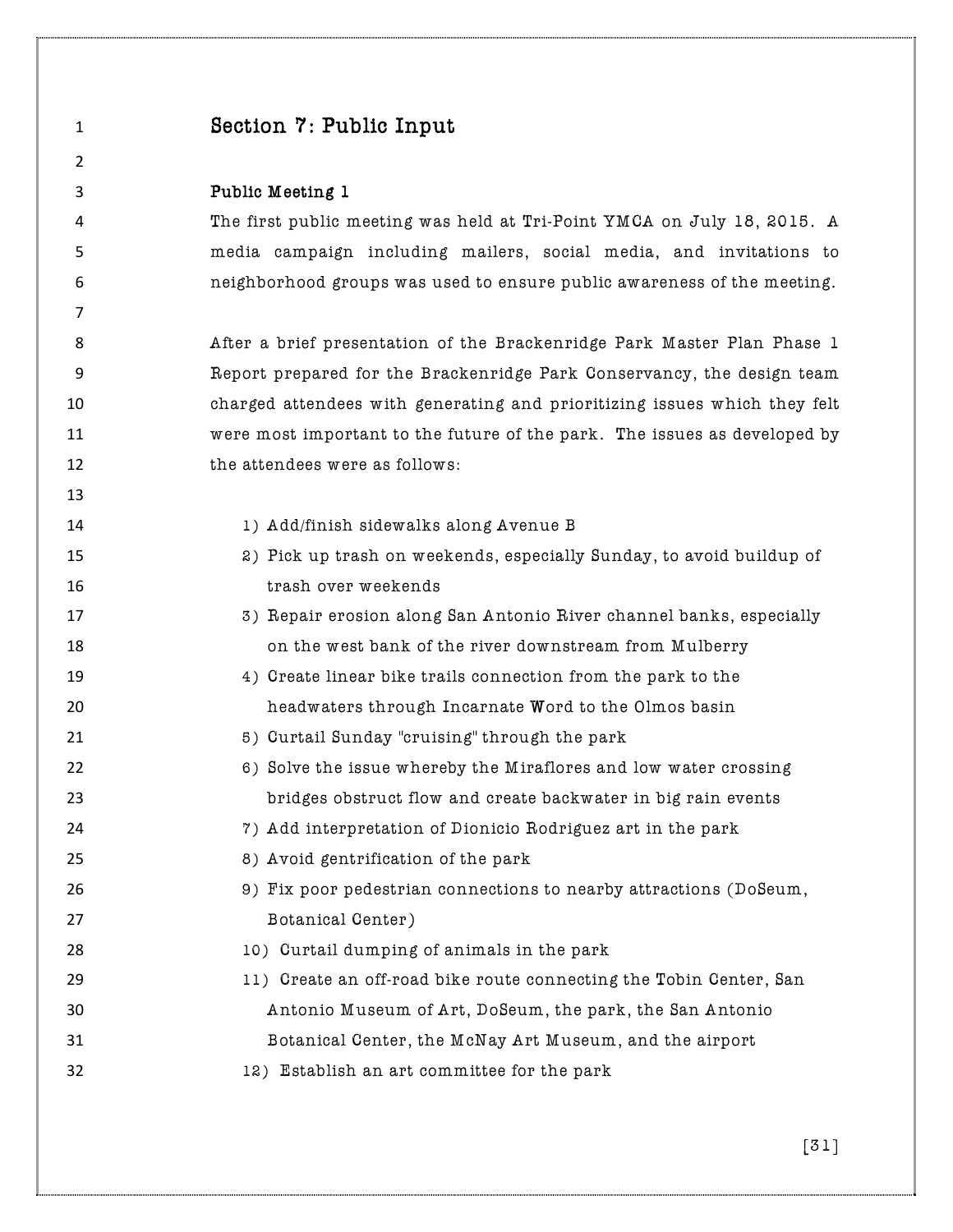| 1  | 13) Create public policy as it relates to the few remaining open, free |
|----|------------------------------------------------------------------------|
| 2  | use areas in the park                                                  |
| 3  | 14) Create better connectivity within the park to the Japanese Tea     |
| 4  | Garden; establish better security for the Tea Garden                   |
| 5  |                                                                        |
| 6  | List of attendees                                                      |
| 7  |                                                                        |
| 8  |                                                                        |
| 9  | Public Meeting 2                                                       |
| 10 | Documentation of meeting and feedback from public                      |
| 11 | List of attendees                                                      |
| 12 |                                                                        |
| 13 |                                                                        |
|    |                                                                        |